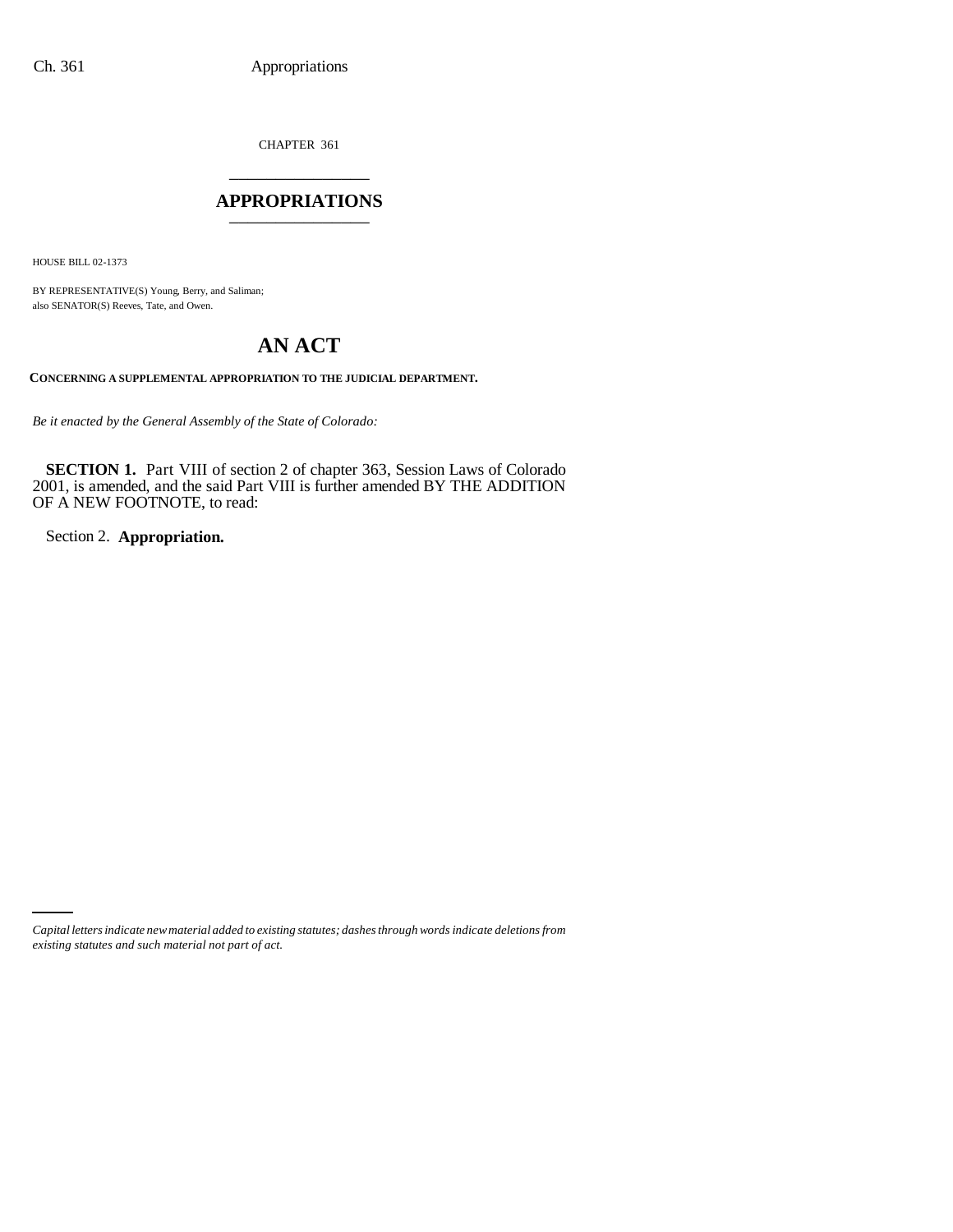|                                  |                           |              |                               |                                                | APPROPRIATION FROM       |                                       |                                |
|----------------------------------|---------------------------|--------------|-------------------------------|------------------------------------------------|--------------------------|---------------------------------------|--------------------------------|
|                                  | ITEM &<br><b>SUBTOTAL</b> | <b>TOTAL</b> | <b>GENERAL</b><br><b>FUND</b> | <b>GENERAL</b><br><b>FUND</b><br><b>EXEMPT</b> | CASH<br><b>FUNDS</b>     | CASH<br><b>FUNDS</b><br><b>EXEMPT</b> | <b>FEDERAL</b><br><b>FUNDS</b> |
|                                  | \$                        | \$           | \$                            | \$                                             | \$                       | \$                                    | \$                             |
|                                  |                           |              |                               | <b>PART VIII</b>                               |                          |                                       |                                |
|                                  |                           |              |                               | <b>JUDICIAL DEPARTMENT</b>                     |                          |                                       |                                |
| (1) SUPREME COURT                |                           |              |                               |                                                |                          |                                       |                                |
| Personal Services <sup>126</sup> | 2,392,056                 |              | 2,392,056                     |                                                |                          |                                       |                                |
|                                  |                           |              | $(39.0$ FTE)                  |                                                |                          |                                       |                                |
| <b>Operating Expenses</b>        | 84,869                    |              | 34,869                        |                                                | $50,000^a$               |                                       |                                |
| <b>Attorney Regulation</b>       |                           |              |                               |                                                |                          |                                       |                                |
| Committees                       | 3,600,000                 |              |                               |                                                | $3,500,000$ <sup>b</sup> | $100,000$ <sup>c</sup>                |                                |
|                                  |                           |              |                               |                                                | $(35.5$ FTE)             |                                       |                                |
| Continuing Legal                 |                           |              |                               |                                                |                          |                                       |                                |
| Education                        | 280,000                   |              |                               |                                                | $275,000^{\rm b}$        | $5,000$ <sup>d</sup>                  |                                |
|                                  |                           |              |                               |                                                | $(4.0$ FTE)              |                                       |                                |
| Law Examiner Board               | 650,000                   |              |                               |                                                | $450,000$ <sup>e</sup>   | $200,000$ <sup>f</sup>                |                                |
|                                  |                           |              |                               |                                                | $(8.2$ FTE $)$           |                                       |                                |
| Law Library                      | 465,000                   |              |                               |                                                | $415,000^{\rm g}$        | 50,000 <sup>h</sup>                   |                                |
|                                  |                           |              |                               |                                                | $(2.0$ FTE $)$           |                                       |                                |
|                                  |                           | 7,471,925    |                               |                                                |                          |                                       |                                |

a This amount shall be from various fees and other cost recoveries.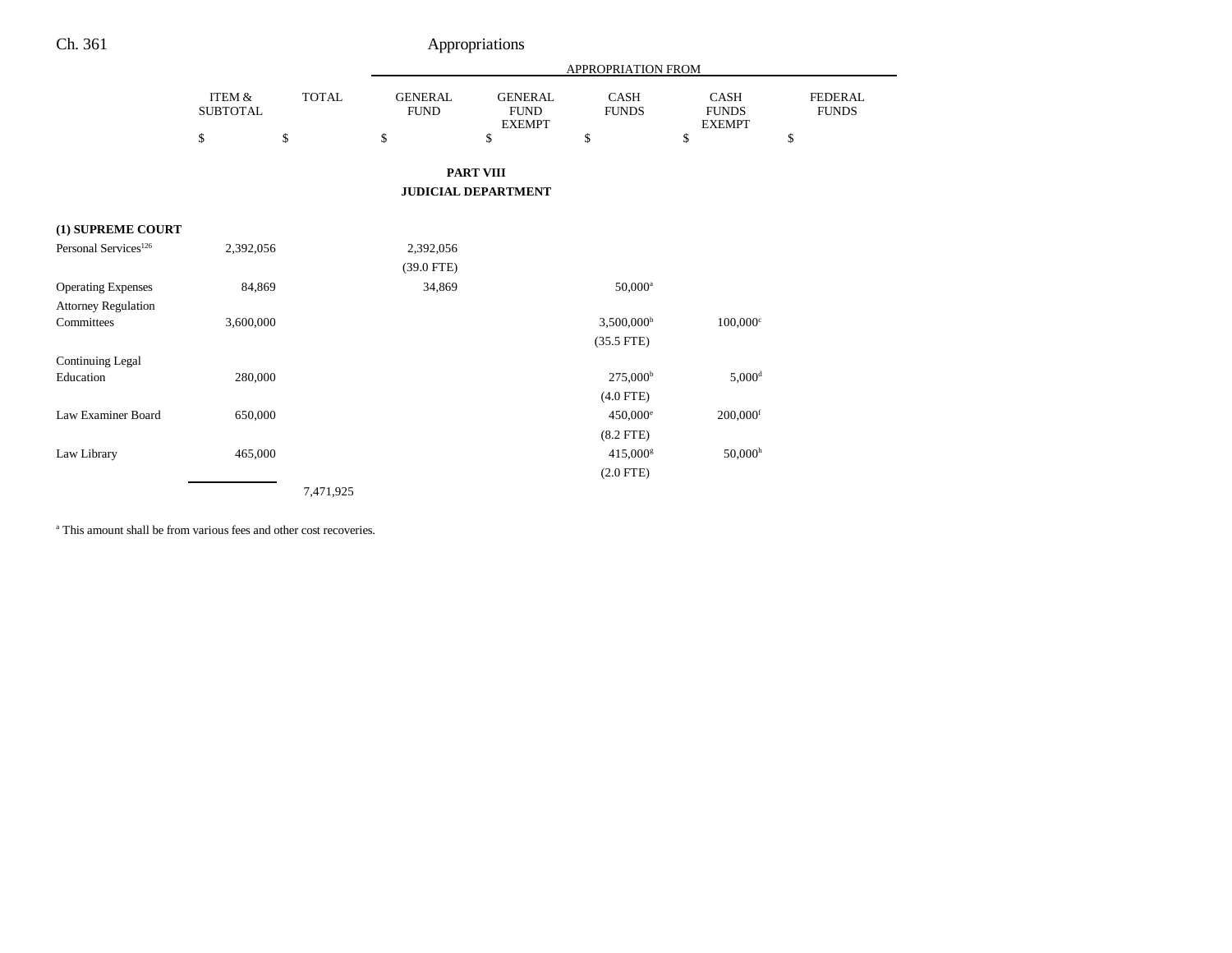**b** These amounts shall be from annual attorney registration fees and other fees. For purposes of complying with the limitation on state fiscal year spending imposed by Article X, Section 20 of the State Constitution, these moneys are included for informational purposes as they are continuously appropriated by a permanent statute or constitutional provision.

c This amount shall be from reserves in the Attorney Registration Fund.

d This amount shall be from reserves in the Continuing Legal Education Fund.

e This amount shall be from law examination application fees and other fees. For purposes of complying with the limitation on state fiscal year spending imposed by Article X, Section 20 of the State Constitution, these moneys are included for informational purposes as they are continuously appropriated by a permanent statute or constitutional provision.

f This amount shall be from reserves in the Law Examiner Board Fund.

<sup>g</sup> This amount shall be from appellate court filing fees and other fees credited to the Supreme Court Library Fund pursuant to Section 13-2-120, C.R.S. For purposes of complying with the limitation on state fiscal year spending imposed by Article X, Section 20 of the State Constitution, these moneys are included for informational purposes as they are continuously appropriated by a permanent statute or constitutional provision.

h This amount shall be from reserves in the Supreme Court Library Fund created in Section 13-2-120, C.R.S.

#### **(2) COURT OF APPEALS**

| Personal Services <sup>126</sup> | 5.087.458 | 5.087.458    |                 |
|----------------------------------|-----------|--------------|-----------------|
|                                  |           | $(80.0$ FTE) |                 |
| <b>Operating Expenses</b>        | 104.893   | 96.893       | $8.000^{\circ}$ |
|                                  | 5,192,351 |              |                 |

<sup>a</sup> This amount shall be from copier machine and postage receipts.

#### **(3) COURTS ADMINISTRATION**

| $(A)$ Administration <sup>127</sup> |           |              |  |  |  |  |
|-------------------------------------|-----------|--------------|--|--|--|--|
| <b>Personal Services</b>            | 2.900.667 | 2.900.667    |  |  |  |  |
|                                     |           | $(47.5$ FTE) |  |  |  |  |
| <b>Operating Expenses</b>           | 237,071   | 237.071      |  |  |  |  |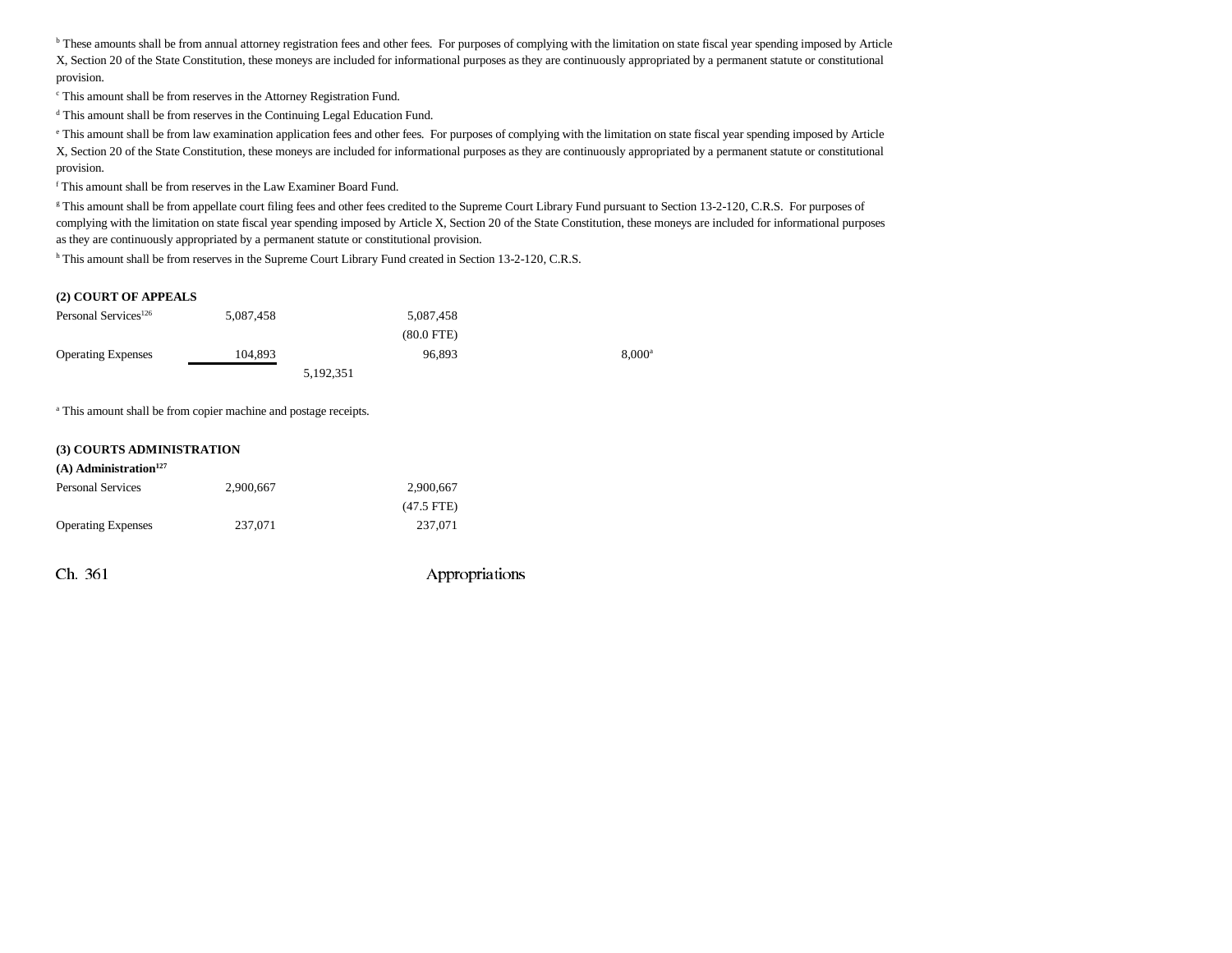|                                    |                                      |              |                               | APPROPRIATION FROM                             |                      |                                              |                                |  |
|------------------------------------|--------------------------------------|--------------|-------------------------------|------------------------------------------------|----------------------|----------------------------------------------|--------------------------------|--|
|                                    | <b>ITEM &amp;</b><br><b>SUBTOTAL</b> | <b>TOTAL</b> | <b>GENERAL</b><br><b>FUND</b> | <b>GENERAL</b><br><b>FUND</b><br><b>EXEMPT</b> | CASH<br><b>FUNDS</b> | <b>CASH</b><br><b>FUNDS</b><br><b>EXEMPT</b> | <b>FEDERAL</b><br><b>FUNDS</b> |  |
|                                    | \$                                   | \$           | \$                            | \$                                             | \$                   | \$                                           | \$                             |  |
| County Courthouse                  |                                      |              |                               |                                                |                      |                                              |                                |  |
| Furnishings <sup>128, 129</sup>    | 2,545,065                            |              | 2,545,065                     |                                                |                      |                                              |                                |  |
|                                    | 2,320,065                            |              | 2,320,065                     |                                                |                      |                                              |                                |  |
| <b>Family Violence</b>             | 400,000                              |              | 400,000                       |                                                |                      |                                              |                                |  |
|                                    | 6,082,803                            |              |                               |                                                |                      |                                              |                                |  |
|                                    | 5,857,803                            |              |                               |                                                |                      |                                              |                                |  |
| (B) Administrative Special Purpose |                                      |              |                               |                                                |                      |                                              |                                |  |
| Health, Life, and Dental           | 5,353,072                            |              | 5,067,332                     |                                                | $285,740^{\circ}$    |                                              |                                |  |
| Short-term Disability              | 70,668                               |              | 66,502                        |                                                | $4,166^a$            |                                              |                                |  |
| <b>Salary Survey</b>               | 5,215,930                            |              | 4,906,916                     |                                                | 309,014 <sup>a</sup> |                                              |                                |  |
|                                    | 4,548,930                            |              | 4,239,916                     |                                                |                      |                                              |                                |  |
| Anniversary Increases              | 1,735,244                            |              | 1,601,142                     |                                                | $134,102^a$          |                                              |                                |  |
| Workers' Compensation              | 690,715                              |              | 690,715                       |                                                |                      |                                              |                                |  |
|                                    | 657,430                              |              | 657,430                       |                                                |                      |                                              |                                |  |
| Legal Services for 2,276           |                                      |              |                               |                                                |                      |                                              |                                |  |
| hours                              | 132,987                              |              | 132,987                       |                                                |                      |                                              |                                |  |
| Payment to Risk                    |                                      |              |                               |                                                |                      |                                              |                                |  |
| Management and Property            |                                      |              |                               |                                                |                      |                                              |                                |  |
| Funds                              | 296,881                              |              | 296,881                       |                                                |                      |                                              |                                |  |
|                                    | 126,989                              |              | 126,989                       |                                                |                      |                                              |                                |  |
| Vehicle Lease Payments             | 82,816                               |              | 82,816                        |                                                |                      |                                              |                                |  |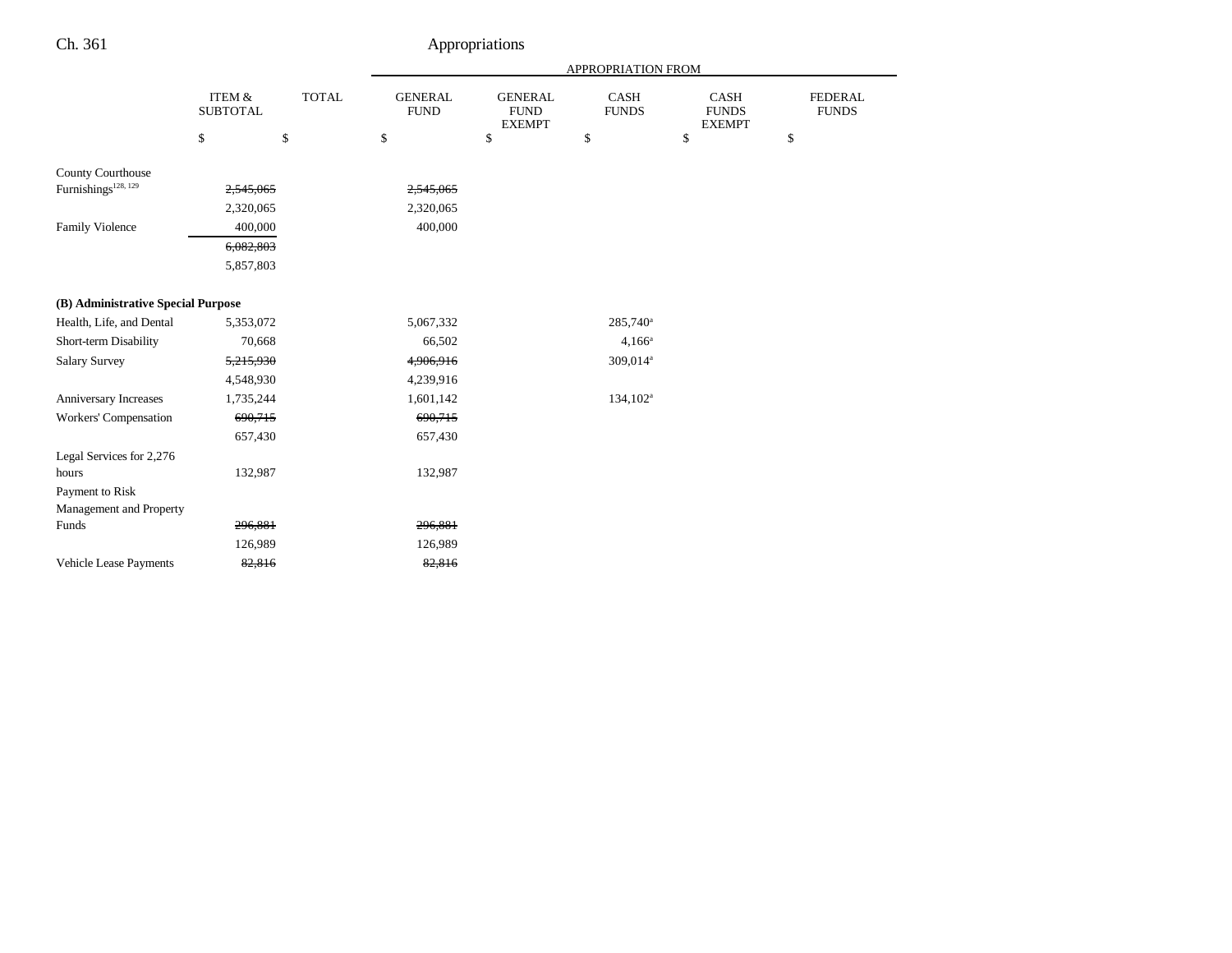|                           | 61,500     | 61,500  |                        |                           |                  |
|---------------------------|------------|---------|------------------------|---------------------------|------------------|
| <b>Leased Space</b>       | 495,581    | 495,581 |                        |                           |                  |
|                           | 547,195    | 524,995 | $22,200^{\rm j}$       |                           |                  |
| Lease Purchase            | 94,561     | 94,561  |                        |                           |                  |
| Administrative Purposes   | 159,993    | 94,993  | 65,000 <sup>b</sup>    |                           |                  |
| Judicial Conference       | 85,676     | 85,676  |                        |                           |                  |
| <b>Retired Judges</b>     | 882,825    | 882,825 |                        |                           |                  |
|                           | 802,825    | 802,825 |                        |                           |                  |
| <b>Appellate Reports</b>  |            |         |                        |                           |                  |
| Publication               | 61,228     | 61,228  |                        |                           |                  |
| Office of Dispute         |            |         |                        |                           |                  |
| Resolution                | 916,544    |         | 791,544°               | $40,000$ <sup>d</sup>     | $85,000^{\circ}$ |
|                           |            |         | $(4.5$ FTE)            |                           |                  |
| Judicial Performance      | 400,000    | 400,000 |                        |                           |                  |
| Child Support             |            |         |                        |                           |                  |
| Enforcement               | 76,250     | 26,325  |                        | 49,925(f)                 |                  |
|                           | 83,925     |         |                        | $57,600(T)$ <sup>f</sup>  |                  |
|                           |            |         |                        | $(1.0$ FTE)               |                  |
| Training                  | 190,028    | 190,028 |                        |                           |                  |
| Collections Investigators | 2,795,271  |         | 2,274,038 <sup>g</sup> | $521,233(T)$ <sup>h</sup> |                  |
|                           |            |         | $(61.9$ FTE)           |                           |                  |
| Grants                    | 142,186    |         |                        | $142,186(T)^{i}$          |                  |
|                           |            |         |                        | $(1.5$ FTE)               |                  |
|                           | 19,878,456 |         |                        |                           |                  |
|                           | 18,966,252 |         |                        |                           |                  |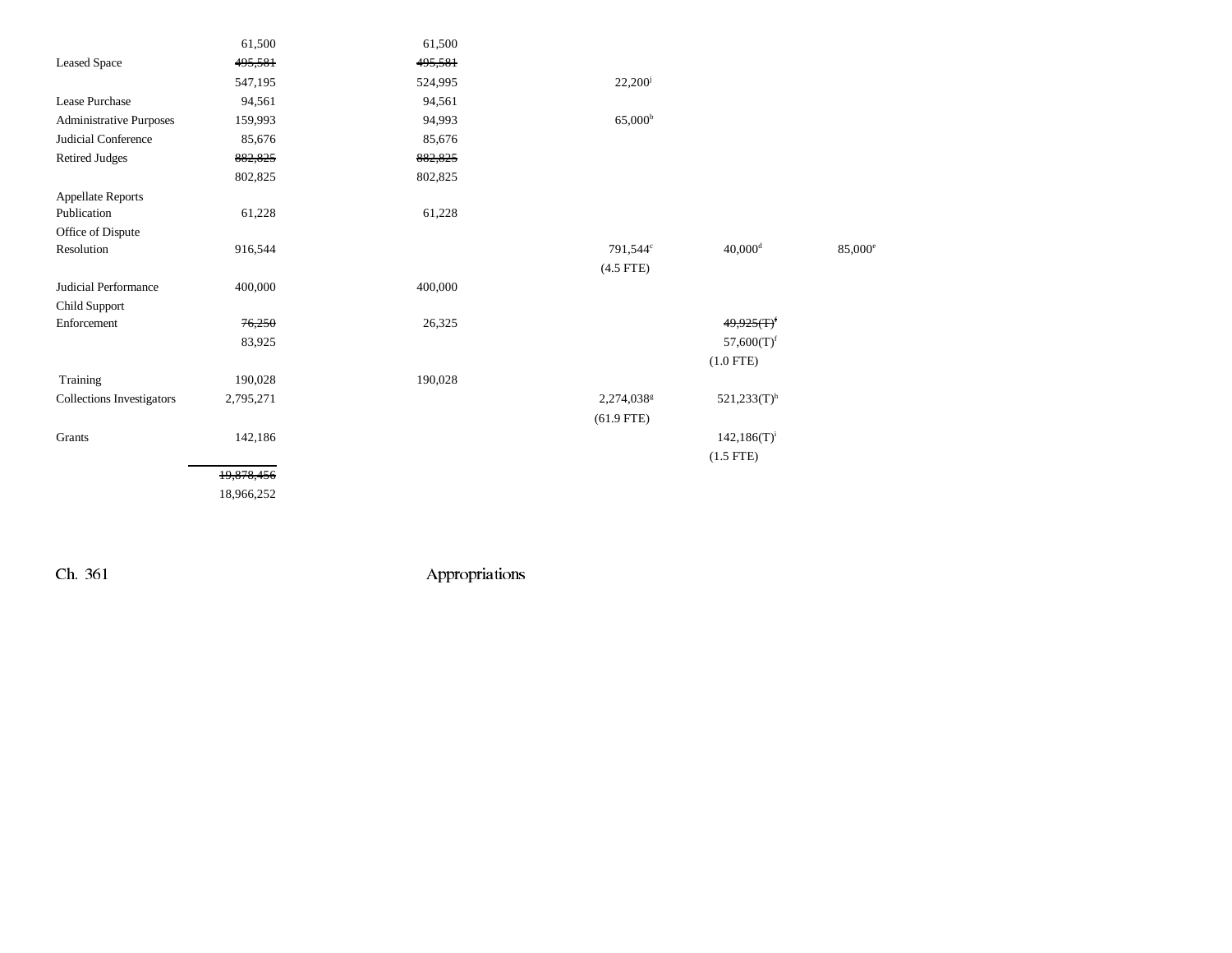|                   |       |                |                | APPROPRIATION FROM |               |                |
|-------------------|-------|----------------|----------------|--------------------|---------------|----------------|
| <b>ITEM &amp;</b> | TOTAL | <b>GENERAL</b> | <b>GENERAL</b> | <b>CASH</b>        | CASH          | <b>FEDERAL</b> |
| <b>SUBTOTAL</b>   |       | FUND           | <b>FUND</b>    | <b>FUNDS</b>       | <b>FUNDS</b>  | <b>FUNDS</b>   |
|                   |       |                | <b>EXEMPT</b>  |                    | <b>EXEMPT</b> |                |
| ጦ                 |       |                |                |                    |               |                |

<sup>a</sup> These amounts shall be from the Dispute Resolution Fund created in Section 13-22-310, C.R.S., from the Fines Collection Cash Fund pursuant to Section 18-1-105 (1)(a)(III)(D), C.R.S., from the Drug Offender Surcharge Fund pursuant to Section 18-19-103, C.R.S., and from the from the Alcohol and Drug Driving Safety Program Fund created in Section 42-4-1301 (10)(d), C.R.S.

<sup>b</sup> This amount shall be from royalties from the sale of pattern jury instructions.

 $\textdegree$  This amount shall be from the Dispute Resolution Fund created in Section 13-22-310, C.R.S.

d This amount shall be from reserves in the Dispute Resolution Fund created in Section 13-22-310, C.R.S.

e This amount is for a never-married parents program in pilot districts, and mediation for indigent persons statewide, and is shown for informational purposes only.

f This amount shall be from federal funds appropriated in the Department of Human Services.

g Of this amount, \$1,437,385 shall be from the Collection Enhancement Fund pursuant to Section 16-11-101.6 (2), C.R.S., \$836,653 shall be from the Fines Collection Cash Fund pursuant to Section 18-1-105 (1)(a)(III)(D), C.R.S.

h This amount shall be from local Victims and Witness Assistance Law Enforcement (VALE) Boards pursuant to Section 24-4.2-105(2.5)(a)(I) C.R.S.

i This amount shall be from federal funds from the Department of Public Safety, Division of Criminal Justice.

<sup>j</sup> This amount shall be from funds paid by employees for parking.

#### **(C) Judicial/Heritage Complex**

| <b>Personal Services</b>  | 343,401 | 343,401     |
|---------------------------|---------|-------------|
|                           | 355,401 | 355,401     |
|                           |         | $(4.0$ FTE) |
| <b>Operating Expenses</b> | 197,283 | 197,283     |
|                           | 211,083 | 211,083     |
| <b>CAPITAL OUTLAY</b>     | 110,000 | 110,000     |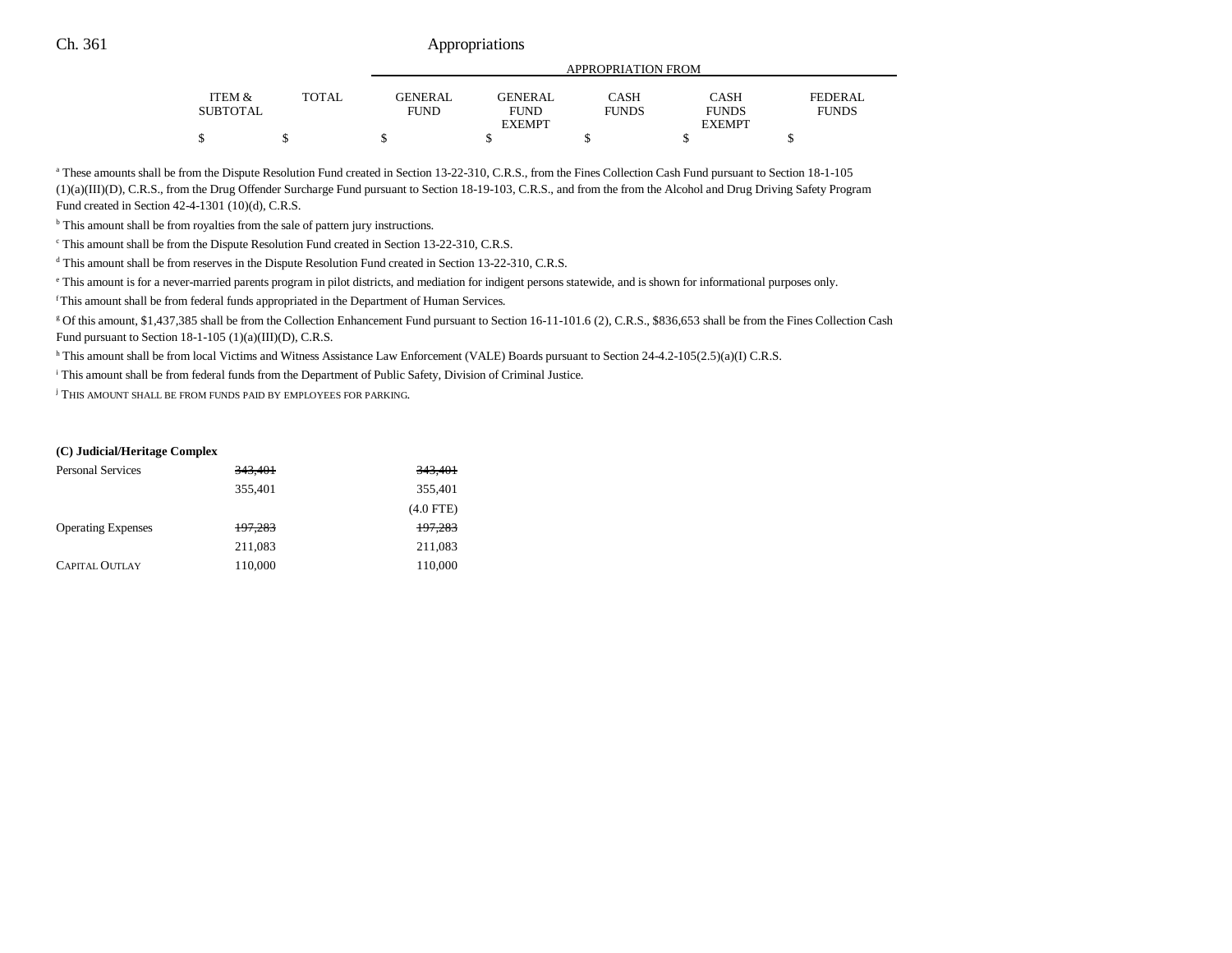| Parking Lot Maintenance | <sup>1,700</sup> | $1,700^{\circ}$ |
|-------------------------|------------------|-----------------|
|                         | 542,384          |                 |
|                         | 678,184          |                 |

<sup>a</sup> This amount shall be from parking receipts.

| (D) Integrated Information Services <sup>11, 130</sup> |              |                          |
|--------------------------------------------------------|--------------|--------------------------|
| 2,595,558                                              | 2,595,558    |                          |
|                                                        | $(44.8$ FTE) |                          |
| 227,029                                                | 177,029      | $50,000^{\rm a}$         |
|                                                        |              |                          |
| 289,939                                                | 289,939      |                          |
| 141,037                                                | 141,037      |                          |
| 7,700                                                  | 7,700        |                          |
|                                                        |              |                          |
| 350,000                                                | 350,000      |                          |
|                                                        |              |                          |
| 1,078,094                                              | 1,043,094    | $35,000^{\rm a}$         |
| 1,285,662                                              | 1,285,662    |                          |
|                                                        |              |                          |
| 30,000                                                 | 30,000       |                          |
| 91,096                                                 |              | $91,096(T)$ <sup>b</sup> |
| 5,863,982                                              |              |                          |
| 5,806,176                                              |              |                          |
|                                                        |              |                          |

<sup>a</sup> These amounts shall be from various fees and other cost recoveries.

 $^{\rm b}$  THESE AMOUNTS SHALL BE TRANSFERS FROM OTHER OPERATING EXPENSES LINE ITEMS IN THE DEPARTMENT.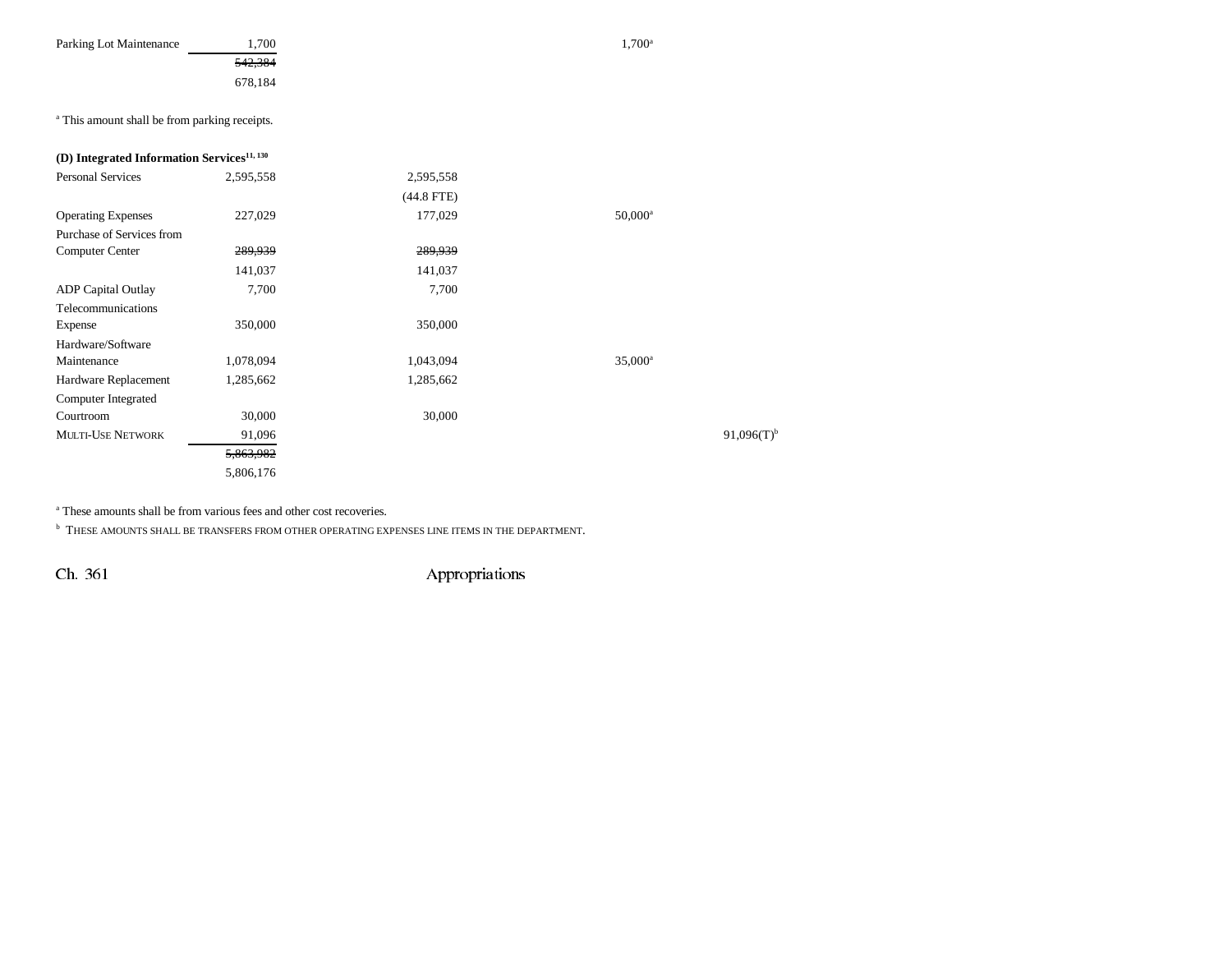|                                         |                                      |              |                               |                                                | APPROPRIATION FROM          |                                              |                                |
|-----------------------------------------|--------------------------------------|--------------|-------------------------------|------------------------------------------------|-----------------------------|----------------------------------------------|--------------------------------|
|                                         | <b>ITEM &amp;</b><br><b>SUBTOTAL</b> | <b>TOTAL</b> | <b>GENERAL</b><br><b>FUND</b> | <b>GENERAL</b><br><b>FUND</b><br><b>EXEMPT</b> | <b>CASH</b><br><b>FUNDS</b> | <b>CASH</b><br><b>FUNDS</b><br><b>EXEMPT</b> | <b>FEDERAL</b><br><b>FUNDS</b> |
|                                         | \$                                   | \$           | \$                            | \$                                             | \$                          | \$                                           | \$                             |
|                                         |                                      |              |                               |                                                |                             |                                              |                                |
|                                         |                                      | 32, 367, 625 |                               |                                                |                             |                                              |                                |
|                                         |                                      | 31,308,415   |                               |                                                |                             |                                              |                                |
|                                         |                                      |              |                               |                                                |                             |                                              |                                |
| (4) TRIAL COURTS                        |                                      |              |                               |                                                |                             |                                              |                                |
| Personal Services <sup>126, 131</sup>   | 75,457,298                           |              | 75,457,298                    |                                                |                             |                                              |                                |
|                                         |                                      |              | $(1,487.1$ FTE)               |                                                |                             |                                              |                                |
| <b>Operating Expenses</b>               | 5,848,398                            |              | 3,783,560                     |                                                | 2,064,838 <sup>a</sup>      |                                              |                                |
|                                         | 5,828,398                            |              | 3,763,560                     |                                                |                             |                                              |                                |
| <b>ADP</b> Capital Outlay               | 115,500                              |              | 115,500                       |                                                |                             |                                              |                                |
| Mandated Costs <sup>132, 133, 134</sup> | 9,494,455                            |              | 9,494,455                     |                                                |                             |                                              |                                |
|                                         | 9,393,320                            |              | 9,393,320                     |                                                |                             |                                              |                                |
| <b>District Attorney</b>                |                                      |              |                               |                                                |                             |                                              |                                |
| Mandated Costs <sup>135</sup>           | 1,938,724                            |              | 1,938,724                     |                                                |                             |                                              |                                |
| Sex Offender Surcharge                  |                                      |              |                               |                                                |                             |                                              |                                |
| Fund Program                            | 15,000                               |              | 15,000                        |                                                |                             |                                              |                                |
| Victim Compensation                     | 9,580,000                            |              |                               |                                                | $9,580,000^{\rm b}$         |                                              |                                |
| Victim Assistance                       | 14,375,000                           |              |                               |                                                | 14,375,000°                 |                                              |                                |
| <b>Family Preservation</b>              |                                      |              |                               |                                                |                             |                                              |                                |
| <b>Matching Funds</b>                   | 216,882                              |              | 48,814                        |                                                |                             |                                              | 168,068                        |
|                                         |                                      |              | $(0.5$ FTE)                   |                                                |                             |                                              | $(0.8$ FTE)                    |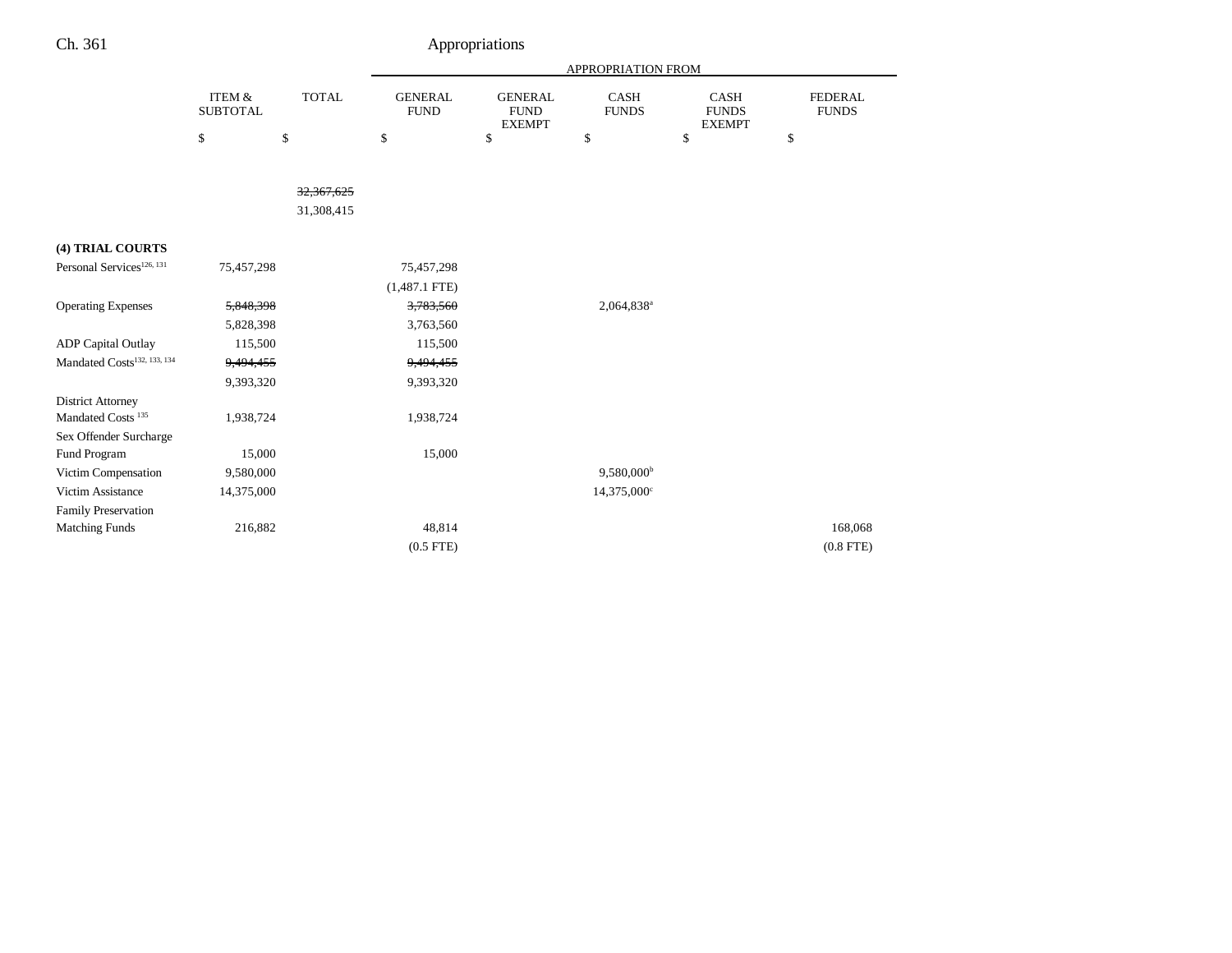| Federal Funds and Other |                        |                |                        |
|-------------------------|------------------------|----------------|------------------------|
| Grants                  | 398,000                | $240,000(T)^d$ | 158,000°               |
|                         | 678,627                | $74,380(T)^d$  | $604,247$ <sup>e</sup> |
|                         |                        | $(6.0$ FTE)    | $(2.5$ FTE)            |
|                         | <del>117,439,257</del> |                |                        |
|                         | 117,598,749            |                |                        |

a This amount shall be from various fees and other cost recoveries.

<sup>b</sup> This amount shall be from the Crime Victim Compensation Funds established in the office of the court administrator of each judicial district pursuant to Section 24-4.1-117, C.R.S. For purposes of complying with the limitation on state fiscal year spending imposed by Article X, Section 20 of the State Constitution, these moneys are included for informational purposes as they are continuously appropriated by a permanent statute or constitutional provision.

c This amount shall be from the Victims and Witnesses Assistance and Law Enforcement Funds established in the office of the court administrator of each judicial district pursuant to Section 24-4.2-103, C.R.S. For purposes of complying with the limitation on state fiscal year spending imposed by Article X, Section 20 of the State Constitution, these moneys are included for informational purposes as they are continuously appropriated by a permanent statute or constitutional provision.

d This amount shall be from federal funds appropriated in the Department of Public Safety, Division of Criminal Justice.

e This amount is to help fund the Denver Drug Court, the Denver Juvenile Justice Integrated Treatment Network, includes an education grant from the STATE JUSTICE INSTITUTE, and is shown for informational purposes only.

### **(5) PROBATION AND RELATED SERVICES7, 136, 137**

| <b>Personal Services</b>  | 37,590,935           | 37,590,935       |                        |
|---------------------------|----------------------|------------------|------------------------|
|                           | 37,676,752           | 35,990,935       | 1,685,817 <sup>a</sup> |
|                           |                      | $(725.4$ FTE $)$ |                        |
|                           | $(725.4$ FTE)        |                  |                        |
| Female Offender Program   | 364,177              | 364,177          |                        |
|                           |                      | $(6.0$ FTE)      |                        |
| <b>Operating Expenses</b> | <del>1,737,493</del> | 1,737,493        |                        |
|                           | 1,728,079            | 1,728,079        |                        |
|                           |                      |                  |                        |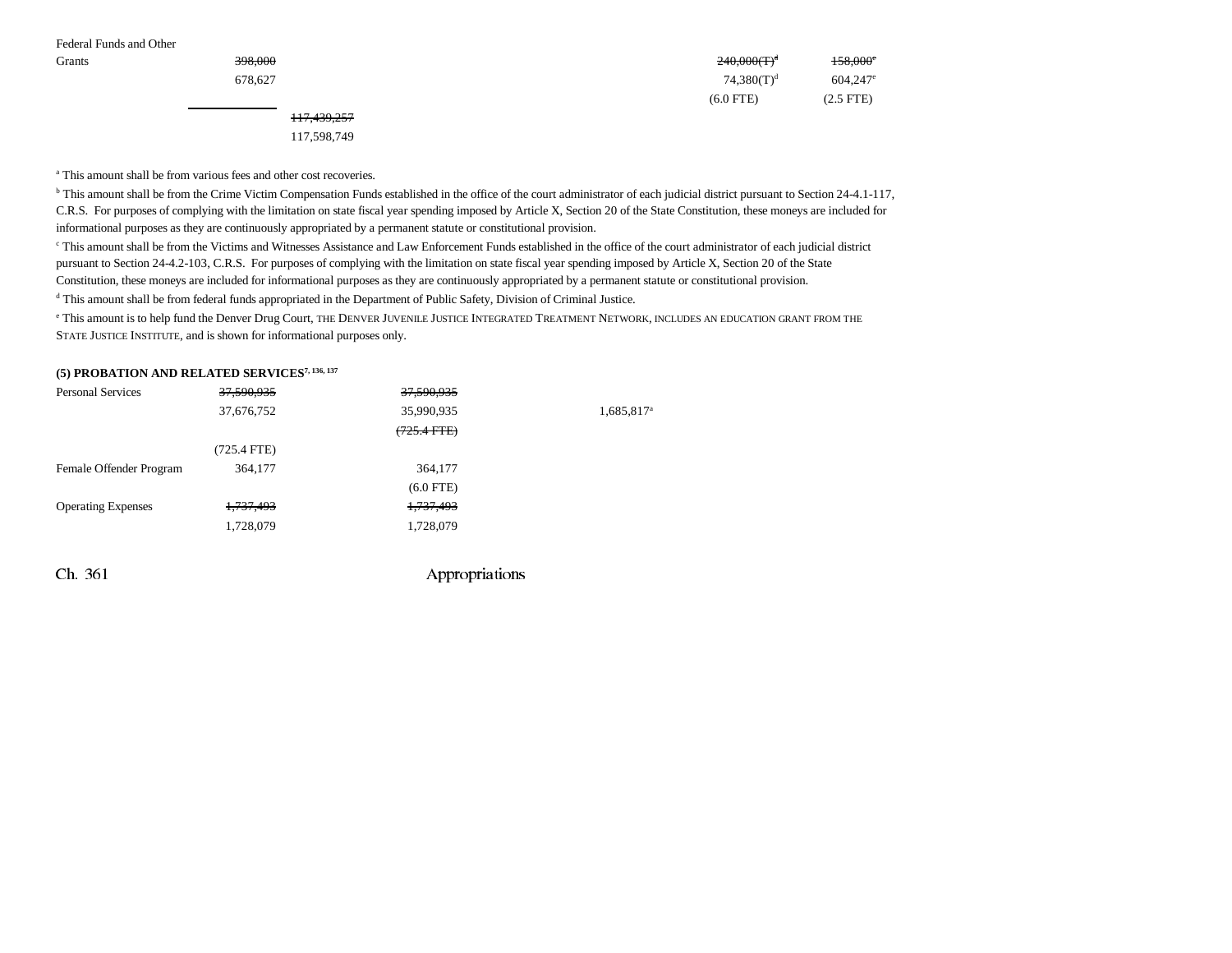|                            |                                      |              |                               |                                                | APPROPRIATION FROM          |                                              |                                |
|----------------------------|--------------------------------------|--------------|-------------------------------|------------------------------------------------|-----------------------------|----------------------------------------------|--------------------------------|
|                            | <b>ITEM &amp;</b><br><b>SUBTOTAL</b> | <b>TOTAL</b> | <b>GENERAL</b><br><b>FUND</b> | <b>GENERAL</b><br><b>FUND</b><br><b>EXEMPT</b> | <b>CASH</b><br><b>FUNDS</b> | <b>CASH</b><br><b>FUNDS</b><br><b>EXEMPT</b> | <b>FEDERAL</b><br><b>FUNDS</b> |
|                            | \$                                   | \$           | \$                            | $\mathbb{S}$                                   | \$                          | \$<br>\$                                     |                                |
| Sex Offender Intensive     |                                      |              |                               |                                                |                             |                                              |                                |
| <b>Supervision Program</b> | 200,000                              |              |                               |                                                | $200,000^a$                 |                                              |                                |
| <b>Offender Services</b>   | 2,750,511                            |              |                               |                                                | $2,600,511$ <sup>a</sup>    | $150,000(T)^{b}$                             |                                |
|                            |                                      |              |                               |                                                |                             | $(3.0$ FTE)                                  |                                |
| Electronic Monitoring/     |                                      |              |                               |                                                |                             |                                              |                                |
| Drug Testing               | 487,193                              |              | 487,193                       |                                                |                             |                                              |                                |
| Alcohol/Drug Driving       |                                      |              |                               |                                                |                             |                                              |                                |
| <b>Safety Contract</b>     | 4,148,040                            |              |                               |                                                | $4,148,040^{\circ}$         |                                              |                                |
|                            |                                      |              |                               |                                                | $(70.2$ FTE)                |                                              |                                |
| Drug Offender Assessment   | 2,098,233                            |              |                               |                                                | $1,401,382$ <sup>d</sup>    | 696,851 <sup>e</sup>                         |                                |
|                            |                                      |              |                               |                                                | $(15.7$ FTE)                | $(4.0$ FTE)                                  |                                |
| <b>Victims Grants</b>      | 842,821                              |              |                               |                                                |                             | $677,821(T)$ <sup>f</sup>                    | $165,000$ <sup>g</sup>         |
|                            |                                      |              |                               |                                                |                             | $(12.3$ FTE)                                 | $(5.0$ FTE)                    |
| S.B. 91-94                 | 2,889,234                            |              |                               |                                                |                             | $2,889,234$ (T) <sup>h</sup>                 |                                |
|                            | 3,135,260                            |              |                               |                                                |                             | $3,135,260(T)$ <sup>h</sup>                  |                                |
|                            |                                      |              |                               |                                                |                             | $(52.8$ FTE $)$                              |                                |
|                            |                                      |              |                               |                                                |                             | $(59.3$ FTE)                                 |                                |
| Sex Offender Assessment    | 209,000                              |              |                               |                                                | 182,364 <sup>i</sup>        | 26,636                                       |                                |
| <b>Genetic Testing</b>     | 11,282                               |              |                               |                                                | $11,282^a$                  |                                              |                                |
| Violent Offender Genetic   |                                      |              |                               |                                                |                             |                                              |                                |
| Testing                    | 33,046                               |              | 33,046                        |                                                |                             |                                              |                                |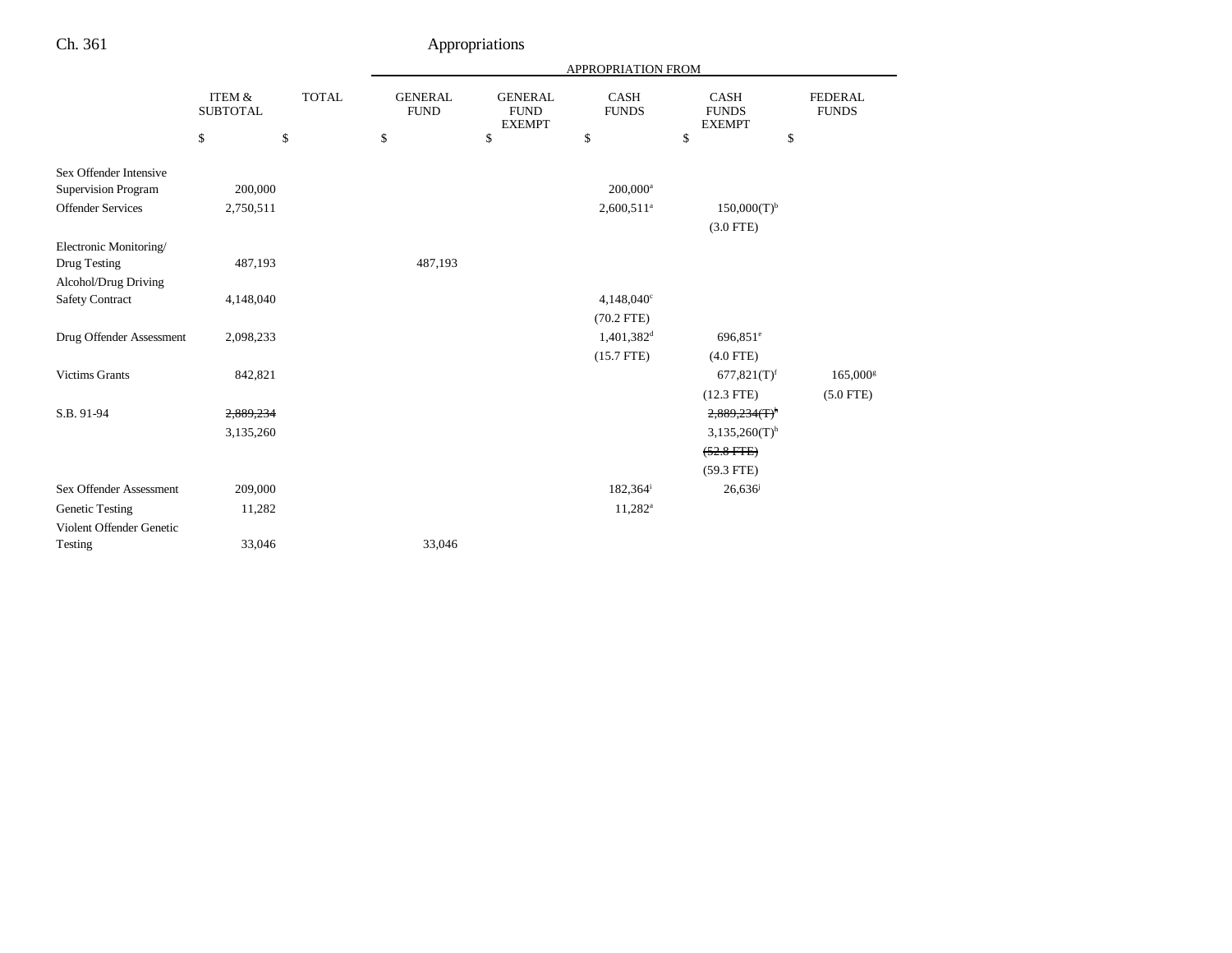| Juvenile Sex Offender   |                      |        |                      |                  |                        |
|-------------------------|----------------------|--------|----------------------|------------------|------------------------|
| <b>Genetic Testing</b>  | 20,262               | 20,262 |                      |                  |                        |
| Federal Funds and Other |                      |        |                      |                  |                        |
| Grants                  | <del>3,595,052</del> |        | 50,000 <sup>k</sup>  | 1,932,000(T)     | <del>1.613.052</del> " |
|                         | 2,473,739            |        | 125.000 <sup>k</sup> | $1,587,985(T)^1$ | 760,754m               |
|                         |                      |        | $(2.0$ FTE $)$       | $(17.8$ FTE)     | $(12.5$ FTE)           |

## 56,977,279

56,178,395

<sup>a</sup> These amounts shall be from the Offender Services Fund pursuant to Section 16-11-214(1), C.R.S.

<sup>b</sup> This amount shall be from federal funds appropriated in the Department of Public Safety, Division of Criminal Justice.

 $\epsilon$  This amount shall be from the Alcohol and Drug Driving Safety Program Fund created in Section 42-4-1301(10)(d).

<sup>d</sup> This amount shall be from the Drug Offender Surcharge Fund pursuant to Section 18-19-103(4), C.R.S.

e This amount shall be from reserves in the Drug Offender Surcharge Fund created in Section 18-19-103(4), C.R.S.

f Of this amount, \$500,000 shall be from grants from local Victims and Witnesses Assistance and Law Enforcement (VALE) Boards pursuant to Section

24-4.2-105(2.5)(a)(II), C.R.S., and \$177,821 shall be from state Victims Assistance and Law Enforcement grant funds appropriated in the Department of Public Safety, Division of Criminal Justice.

<sup>g</sup> This amount is to provide a model for victims services in probation departments, and is shown for informational purposes only.

h This amount shall be from the Department of Human Services, Division of Youth Corrections.

<sup>i</sup> This amount shall be from the Sex Offender Surcharge Fund created in Section 18-21-103(3), C.R.S.

j This amount shall be from reserves in the Sex Offender Surcharge Fund created in Section 18-21-103(3), C.R.S.

<sup>k</sup> This amount OF THIS AMOUNT, \$100,000 shall be from fees collected pursuant to Section 16-11-701(6), C.R.S., from persons required to perform community or useful public service. SERVICE, AND \$25,000 ARE LOCAL MATCHING FUNDS FOR GRANTS FOR TREATMENT, MEDIATION, AND OTHER SERVICES FOR JUVENILES.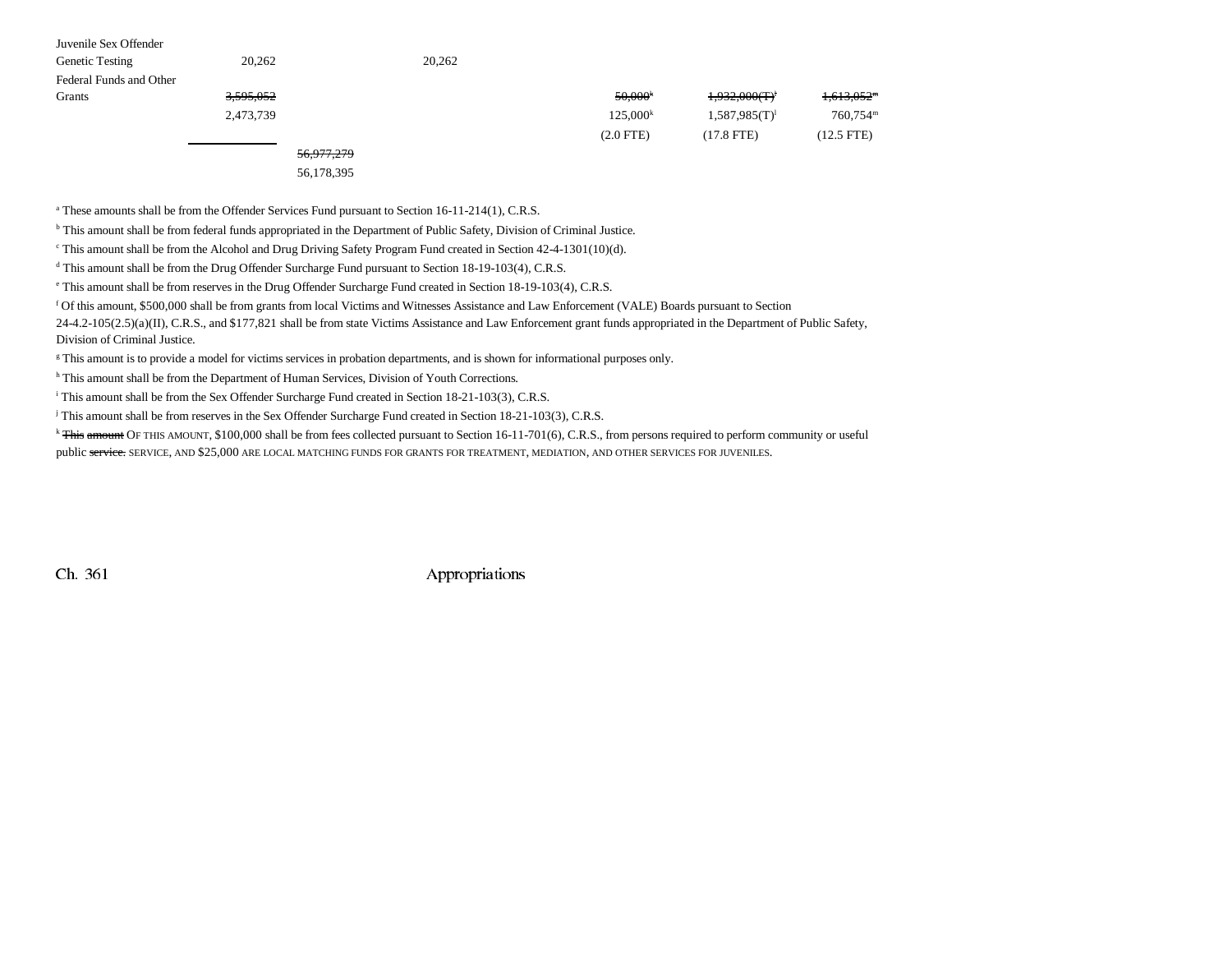|                 |       |                | APPROPRIATION FROM |              |               |              |  |  |
|-----------------|-------|----------------|--------------------|--------------|---------------|--------------|--|--|
|                 |       |                |                    |              |               |              |  |  |
| ITEM &          | TOTAL | <b>GENERAL</b> | <b>GENERAL</b>     | CASH         | <b>CASH</b>   | FEDERAL      |  |  |
| <b>SUBTOTAL</b> |       | <b>FUND</b>    | <b>FUND</b>        | <b>FUNDS</b> | <b>FUNDS</b>  | <b>FUNDS</b> |  |  |
|                 |       |                | <b>EXEMPT</b>      |              | <b>EXEMPT</b> |              |  |  |
|                 |       |                |                    |              |               |              |  |  |

<sup>1</sup> Of this amount, \$1,485,000 \$497,589 shall be from federal funds appropriated in the Department of Human Services for juvenile assessment and treatment programs, \$357,000 \$990,911 shall be from federal funds appropriated in the Department of Public Safety, Division of Criminal Justice JUSTICE, for Juvenile Accountability Block Grants, \$45,000 shall be from federal funds appropriated in the Department of Public Safety to customize existing case management software for juvenile assessment and treatment programs, and \$45,000 \$75,000 shall from federal funds appropriated in the Colorado Department of Education for an adult literacy program. PROGRAM, AND \$24,485 SHALL BE FROM THE ROSE FOUNDATION FOR JUVENILE PROGRAMS.

m These funds are for the Juvenile Justice Treatment Network to establish a community assessment center in Denver, the planning of a drug court in the 8<sup>th</sup> district, the enhancement of adjudication in domestic violence cases, and are shown for informational purposes only.

#### **(6) PUBLIC DEFENDER138, 139**

| Personal Services <sup>126</sup> | 21.979.605 | 21.916.215    | $63,390^{\rm a}$    |
|----------------------------------|------------|---------------|---------------------|
|                                  | 21,679,605 | 21,616,215    |                     |
|                                  |            | $(333.2$ FTE) | $(1.6$ FTE)         |
| Health, Life, and Dental         | 799.244    | 799.244       |                     |
| Short-term Disability            | 11,143     | 11,143        |                     |
| <b>Salary Survey</b>             | 1,262,002  | 1,262,002     |                     |
| <b>Anniversary Increases</b>     | 491,405    | 491,405       |                     |
| <b>Operating Expenses</b>        | 1,154,764  | 1,142,014     | 12.750 <sup>b</sup> |
| Purchase of Services from        |            |               |                     |
| Computer Center                  | 11,365     | 11,365        |                     |
| <b>Vehicle Lease Payments</b>    | 75,061     | 75,061        |                     |
|                                  | 64,382     | 64,382        |                     |
| Capital Outlay                   | 21,366     | 21,366        |                     |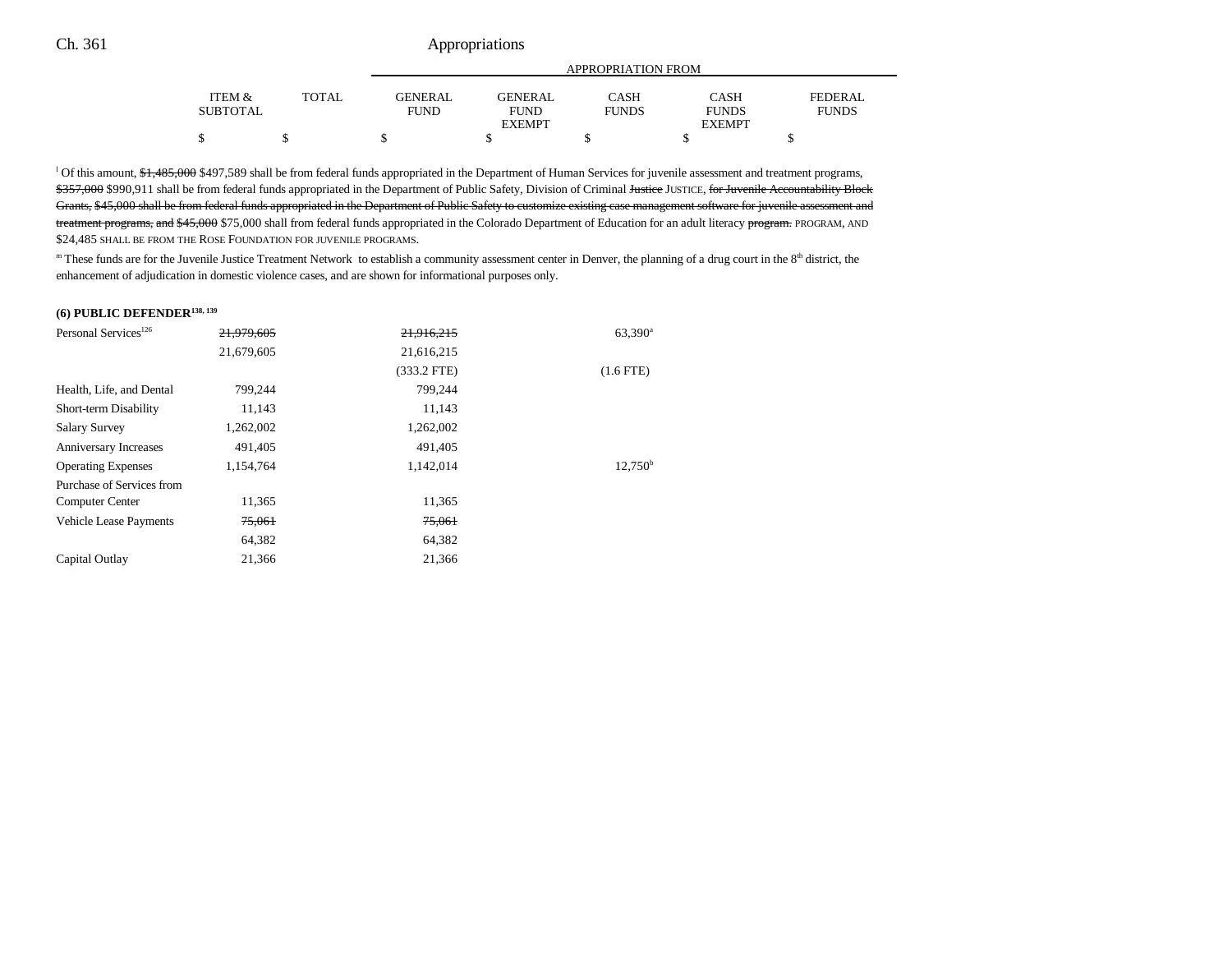| <b>Leased Space/Utilities</b> | 1,541,584 |              | 1,541,584 |  |
|-------------------------------|-----------|--------------|-----------|--|
| <b>Automation Plan</b>        | 656,283   |              | 656,283   |  |
|                               | 634,283   |              | 634,283   |  |
| <b>Contract Services</b>      | 20,000    |              | 20,000    |  |
| Mandated Costs <sup>140</sup> | 1,433,393 |              | 1,433,393 |  |
|                               | 1,398,292 |              | 1,398,292 |  |
| Drug Court Pilot Program      | 64,896    |              |           |  |
|                               |           | 29,522,111   |           |  |
|                               |           | 29, 154, 331 |           |  |
|                               |           |              |           |  |

<sup>a</sup> This amount shall be from the Drug Offender Surcharge Fund pursuant to Section 18-19-103, C.R.S.

<sup>b</sup> This amount shall be from training fees.

c This amount shall be from federal funds received by the Department of Public Safety, Division of Criminal Justice.

# **(7) ALTERNATE DEFENSE COUNSEL141, 142**

| Personal Services <sup>126</sup> | 332,716    | 332,716        |                 |
|----------------------------------|------------|----------------|-----------------|
|                                  |            | $(3.0$ FTE)    |                 |
| Health, Life, and Dental         | 7,824      | 7,824          |                 |
| Short-term Disability            | 118        | 118            |                 |
| <b>Salary Survey</b>             | 4,548      | 4,548          |                 |
| Anniversary Increases            | 1,514      | 1,514          |                 |
| <b>Operating Expenses</b>        | 25,430     | 22,430         | $3,000^{\circ}$ |
| Purchase of Services from        |            |                |                 |
| <b>Computer Center</b>           | 3,500      | 3,500          |                 |
| <b>Leased Space</b>              | 16,200     | 16,200         |                 |
| <b>Conflict of Interest</b>      |            |                |                 |
| Contracts <sup>143, 144</sup>    | 10,125,338 | 10,125,338     |                 |
| Ch. 361                          |            | Appropriations |                 |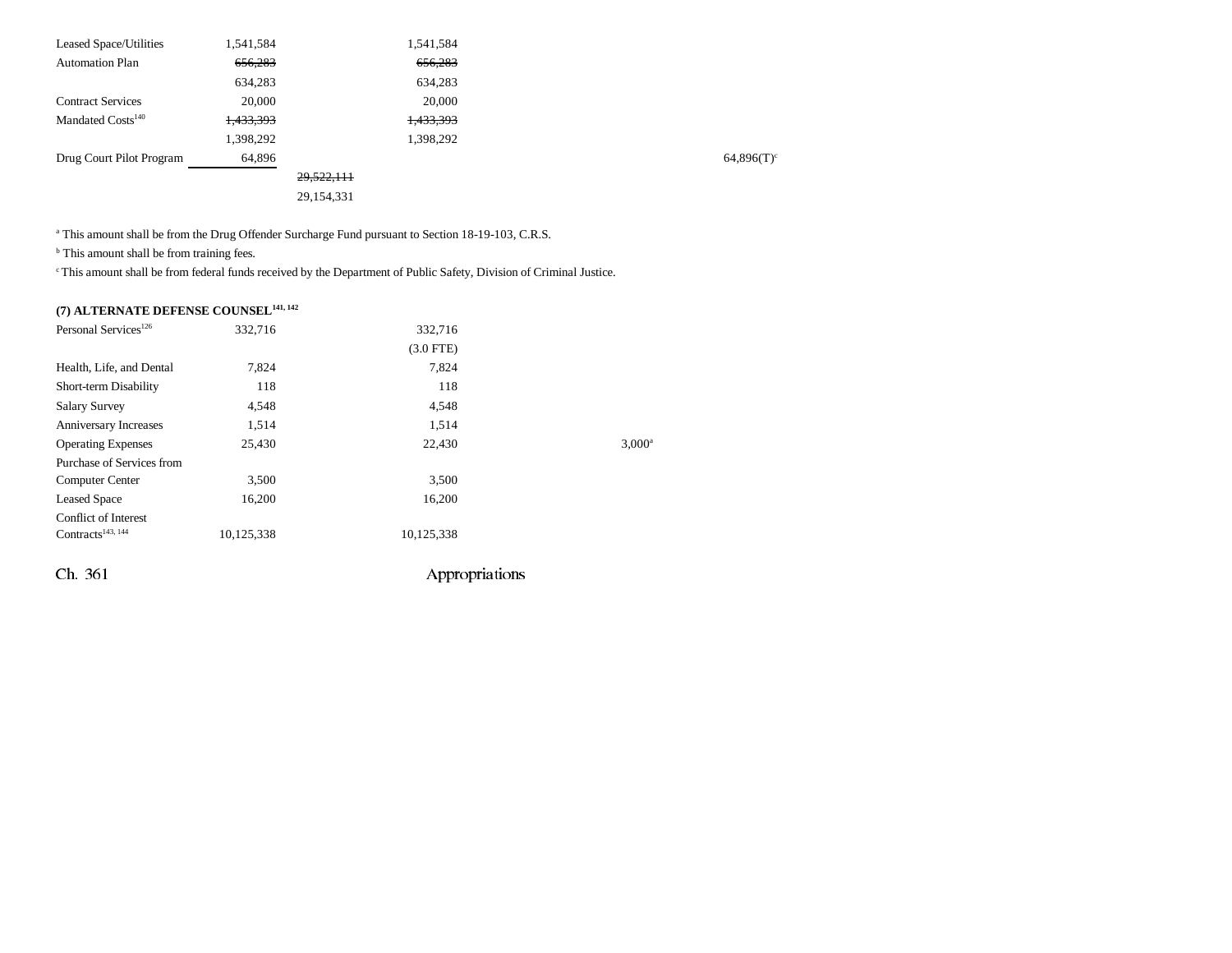|                               |                                           |            | <b>APPROPRIATION FROM</b>                                                       |   |                                                                             |  |                                |
|-------------------------------|-------------------------------------------|------------|---------------------------------------------------------------------------------|---|-----------------------------------------------------------------------------|--|--------------------------------|
|                               | ITEM &<br><b>TOTAL</b><br><b>SUBTOTAL</b> |            | <b>GENERAL</b><br><b>GENERAL</b><br><b>FUND</b><br><b>FUND</b><br><b>EXEMPT</b> |   | <b>CASH</b><br><b>CASH</b><br><b>FUNDS</b><br><b>FUNDS</b><br><b>EXEMPT</b> |  | <b>FEDERAL</b><br><b>FUNDS</b> |
|                               |                                           | S          | \$                                                                              | S | Φ                                                                           |  |                                |
| Mandated Costs <sup>145</sup> | 1,133,964                                 | 11,651,152 | 1,133,964                                                                       |   |                                                                             |  |                                |

<sup>a</sup> This amount shall be from training fees.

# (8) **OFFICE OF THE CHILD'S REPRESENTATIVE<sup>146</sup>**

| Personal Services <sup>147</sup>                    | 1.313.654            | 1,313,654            |
|-----------------------------------------------------|----------------------|----------------------|
|                                                     |                      | $(4.0$ FTE)          |
| Health, Life, and Dental                            | 67,199               | 67,199               |
| Short-term Disability                               | 2,383                | 2,383                |
| <b>Salary Survey</b>                                | 13,354               | 13,354               |
| <b>Operating Expenses</b>                           | 130,836              | 130,836              |
| Purchase of Services from                           |                      |                      |
| Computer Center                                     | 1,500                | 1,500                |
| Capital Outlay                                      | 40,500               | 40,500               |
| <b>Leased Space</b>                                 | 83,347               | 83,347               |
| Training                                            | 28,000               | 28,000               |
| <b>CASA</b> Contracts                               | 20,000               | 20,000               |
| Court Appointed                                     |                      |                      |
| Counsel <sup>148</sup> COUNSEL <sup>148, 148a</sup> | <del>5,179,730</del> | <del>5,179,730</del> |
|                                                     | 5,706,101            | 5.706.101            |

6,880,503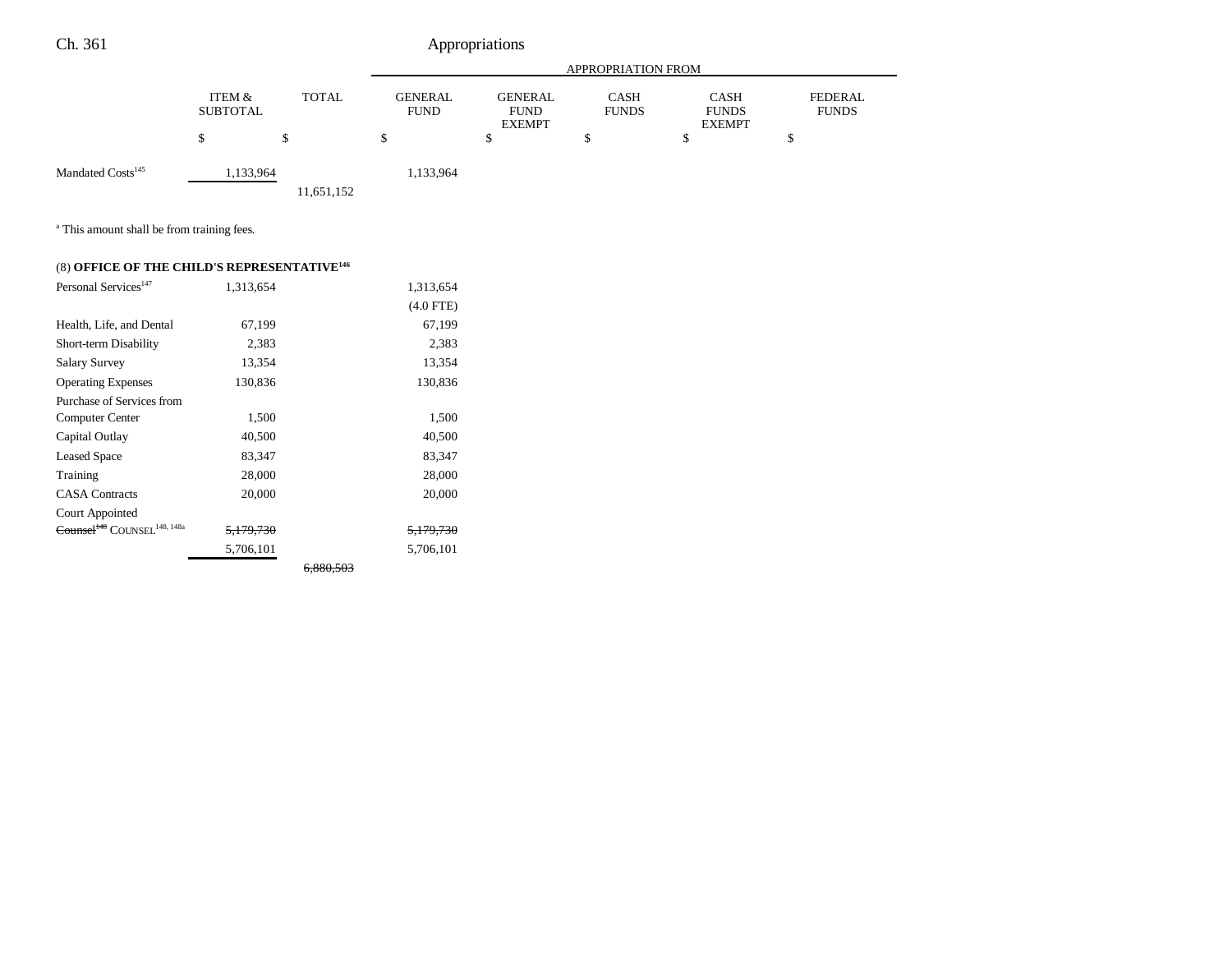7,406,874

| <b>TOTALS PART VIII</b>  |                          |               |              |                           |             |
|--------------------------|--------------------------|---------------|--------------|---------------------------|-------------|
| $(JUDICIAL)^{4, 5, 149}$ | <del>\$267,502,203</del> | \$214,186,440 | \$43,340,861 | \$7,785,782"              | \$2,189,120 |
|                          | \$265,962,192            | \$211.434.301 | \$45,123,878 | $$7.620.944$ <sup>a</sup> | \$1,783,069 |

<sup>a</sup> Of this amount,  $\frac{$6,667,293}{$6,502,457}$  contains a (T) notation.

**FOOTNOTES** -- The following statements are referenced to the numbered footnotes throughout section 2.

- 4 (Governor lined through this provision. See L. 2001, p. 2345.)
- 5 All Departments, Totals -- The General Assembly requests that copies of all reports requested in other footnotes contained in this act be delivered to the Joint Budget Committee and the majority and minority leadership in each house of the General Assembly. Each principal department of the state shall produce its rules in an electronic format that is suitable for public access through electronic means. Such rules in such format shall be submitted to the Office of Legislative Legal Services for publishing on the Internet. It is the intent of the General Assembly that this be done within existing resources.
- 7 (Governor lined through this provision. See L. 2001, p. 2345.)
- 11 Department of Corrections, Support Services, Information Systems Subprogram; Department of Human Services, Office of Information Technology Services; and Division of Youth Corrections; Judicial Department, Courts Administration, Integrated Information Services; Department of Public Safety, Executive Director's Office, Colorado Integrated Criminal Justice Information System (CICJIS); and Colorado Bureau of Investigation, Colorado Crime Information Center (CCIC), -- The Department of Corrections, the Department of Human Services, the Judicial Department, the Department of Public Safety and the Colorado District Attorney's Council are requested to develop an update of a plan for consistent policies among all of the agencies for providing public access to criminal history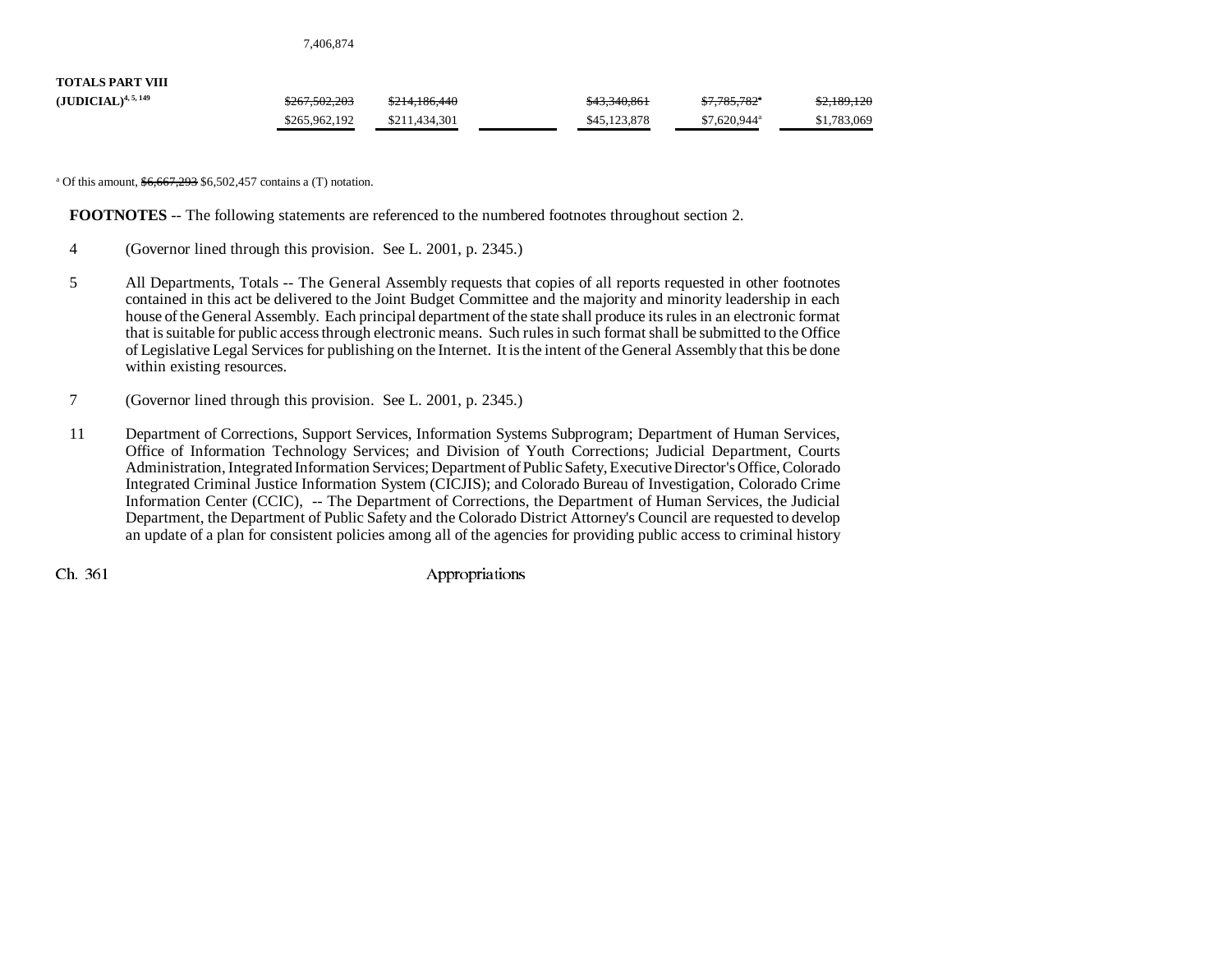| ITEM &          | <b>TOTAL</b> | GENERAL     | <b>GENERAL</b> | CASH         | <b>CASH</b>   | FEDERAL      |
|-----------------|--------------|-------------|----------------|--------------|---------------|--------------|
| <b>SUBTOTAL</b> |              | <b>FUND</b> | <b>FUND</b>    | <b>FUNDS</b> | <b>FUNDS</b>  | <b>FUNDS</b> |
|                 |              |             | <b>EXEMPT</b>  |              | <b>EXEMPT</b> |              |
| Φ<br>Φ          |              |             |                |              |               |              |

information. The plan should address, but should not be limited to: (1) the pros and cons of bulk distributions of electronic criminal history data to private companies; (2) an update on the success of the Internet access to criminal records initiative; and (3) a uniform fee schedule for providing criminal history information to the public that will be applied in a consistent manner by each of the justice agencies and that will include recovery of a reasonable portion of the costs associated with building and maintaining the information systems of the justice agencies pursuant to Section 24-72-205(4), C.R.S. The Department of Public Safety is requested to coordinate a report from said agencies to the Joint Budget Committee and the Judiciary Committees of the Senate and House of Representatives by October 1, 2001, summarizing the public access plan and proposing any legislative changes that may be needed to implement the plan.

126 Judicial Department, Supreme Court, Personal Services; Court of Appeals, Personal Services; Trial Courts, Personal Services; Public Defender, Personal Services; Alternate Defense Counsel, Personal Services -- In accordance with Section 13-30-104 (3), C.R.S., funding is provided for a one-year increase in judicial compensation, as follows:

| FY 2001-02 Salary |
|-------------------|
| 110,308           |
| 107,808           |
| 105,808           |
| 103,308           |
| 98,808            |
| 94,308            |
|                   |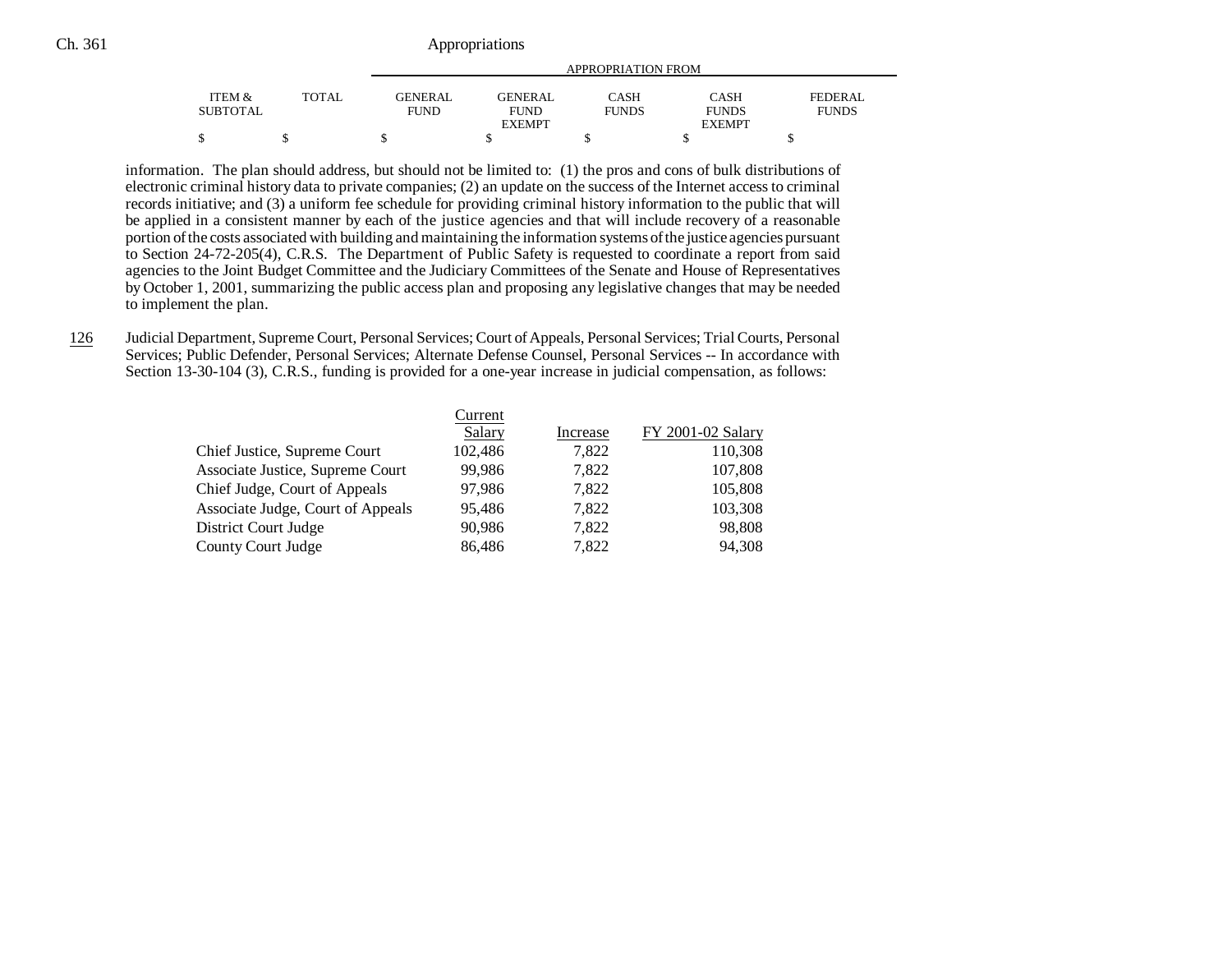Subject to the availability of funds, it is the intent of the General Assembly to link judges' annual salaries to those of administrative law judge III's. Subject to the availability of funds, next year, county court judges' salaries will be increased to match those of administrative law judge III's, and district court and appellate judges salaries shall rise by that amount as well. It also is the intent of the General Assembly that in subsequent years, all judges will receive increases based upon those received by administrative law judge III'S which are in turn based upon the average salary survey percentage increase for employees in the state personnel system. In addition, funding is provided to maintain the salary of the Public Defender at the level of an associate judge of the Court Appeals, and to maintain the salary of the Alternate Defense Counsel at the level of a district court judge.

- 127 Judicial Department, Courts Administration, Administration -- The Department is requested to evaluate electronic alternatives to the current court reporter system, and is also requested to consider ways to limit current court reporter charges on multiple document requests. The Department is requested to provide a report on its findings to the Joint Budget Committee as part of its regular budget submission for FY 2002-03.
- 128 Judicial Department, Courts Administration, Administration, County Courthouse Furnishings -- These funds shall be used to provide furnishings for those county projects involving remodeling and renovations of existing courthouses and those projects involving the construction of new county courthouses. These funds shall not be used for the purposes of providing capital outlay for the regular replacement and modernization of Judicial Department equipment and furnishings. The Department shall, as its first option, purchase such furnishings from the Department of Corrections, Correctional Industries, unless Correctional Industries can not provide furnishings of similar quality in a timely manner at a lower price than other vendors. The Judicial Department is requested to submit to the Joint Budget Committee, on or before each November 1, a long-range plan that outlines, on a priority basis, the county courthouse furnishings needs of each court, by county, for the next five years.
- 129 Judicial Department, Courts Administration, Administration, County Courthouse Furnishings -- The Office of the State Court Administrator shall, together with each district administrator and appropriate county officials, generate a way of keeping the number of courthouse furnishing projects funded each year at a steady number, and the appropriation at a steady level. The Judiciary is requested to provide a report on their suggestions to the Joint Budget Committee as part of its budget submission for FY 2002-03.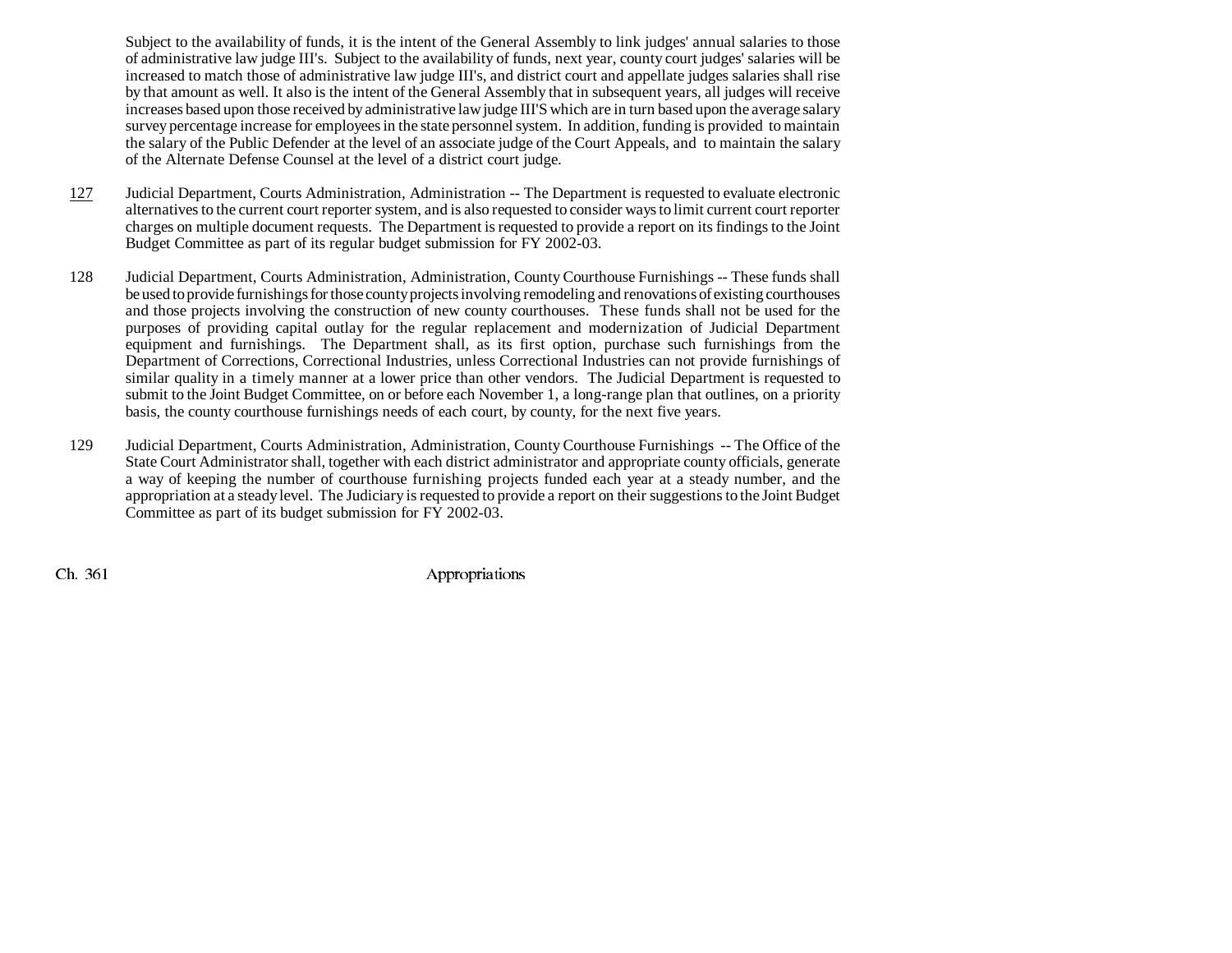|                   |              | APPROPRIATION FROM |                |              |               |              |  |
|-------------------|--------------|--------------------|----------------|--------------|---------------|--------------|--|
| <b>ITEM &amp;</b> | <b>TOTAL</b> | <b>GENERAL</b>     | <b>GENERAL</b> | CASH         | <b>CASH</b>   | FEDERAL      |  |
| SUBTOTAL          |              | <b>FUND</b>        | <b>FUND</b>    | <b>FUNDS</b> | <b>FUNDS</b>  | <b>FUNDS</b> |  |
|                   |              |                    | <b>EXEMPT</b>  |              | <b>EXEMPT</b> |              |  |
|                   |              |                    |                |              |               |              |  |

- 130 Judicial Department, Courts Administration, Integrated Information Services -- Given the state's substantial investment in information technology for the Judicial Department in recent years, which was based in part on representations that such investment would produce savings in the funding required by the Department to carry out its core functions, the General Assembly expects that the Department will place a high priority on applying its information technology resources to improving the efficiency of existing core functions and achieving cost savings, and a lower priority on expanding functions or capabilities.
- 131 Judicial Department, Trial Courts, Personal Services **--** As part of its budget request for FY 2002-03, the Judiciary is requested to report on how the weighted case numbers for domestic relations are affected by the use of domestic relations case managers.
- 132 Judicial Department, Trial Courts, Mandated Costs -- The purpose of this appropriation is to provide for the payment of costs incurred by the state in specific cases to ensure that the parties have appropriate access to legal representation in the state's court system, to the extent that such costs are required by state or federal constitutional provisions or state statute and to the extent that funding for such costs is not otherwise provided for in this act. Such costs are limited to the costs of court-appointed counsel, court costs, and jury costs. The State Court Administrator, with the approval of the Chief Justice, may issue guidelines to clarify the expenditures properly payable from this line item and to establish procedures for the processing of payments. The Chief Justice is requested to develop and implement policies and procedures to control expenditures from this line item.
- 133 Judicial Department, Trial Courts, Mandated Costs -- The Department is requested to report all court-related costs associated with death penalty cases as part of the Department's annual budget request.
- 134 Judicial Department, Trial Courts, Mandated Costs -- The Department is requested to pilot alternative methods of providing guardian ad litem services in dependency and neglect cases and to report to the Joint Budget Committee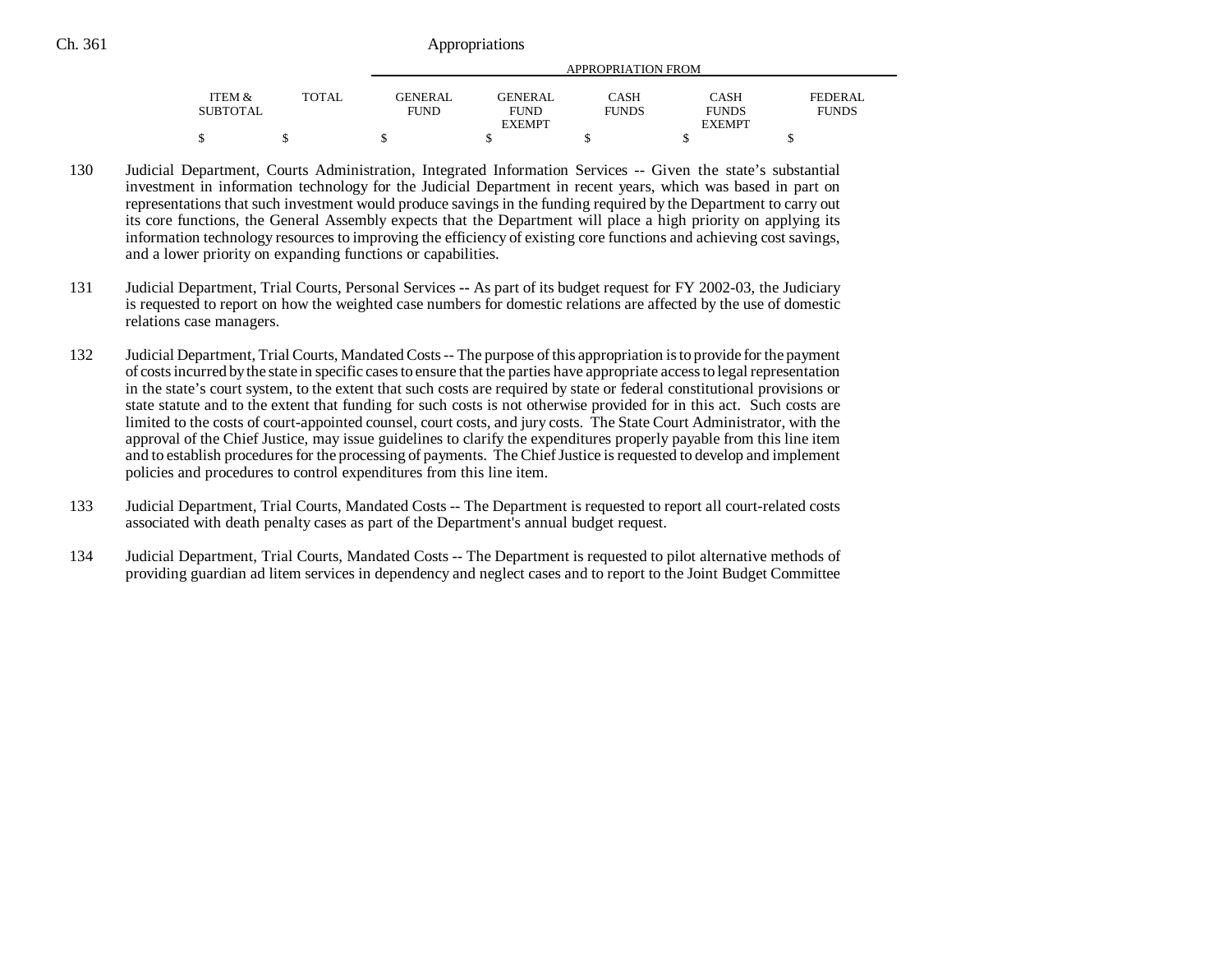on the progress of such pilots in the Department's annual budget request.

- 135 Judicial Department, Trial Courts, District Attorney Mandated Costs **--** District Attorneys in each judicial district shall be responsible for allocations made by the oversight committee created under footnote 133 of the FY 1999-00 Long Bill. Any increases in this line item shall be requested and justified in writing by district attorney representatives, rather than the Judicial Department, through the regular appropriation and supplemental appropriation processes. As part of its annual budget request, the Judiciary is requested to include a report by the District Attorneys on their mandated costs expenditures, and their efforts to control them.
- 136 Judicial Department, Probation and Related Services -- The Judicial Department is requested to provide by November 1 of each year a report on pre-release rates of recidivism and unsuccessful terminations and post-release recidivism rates among offenders in all segments of the probation population, including adult and juvenile intensive supervision, adult and juvenile minimum, medium, and maximum supervision, the female offender program, and the specialized drug offender program. The department is requested to include information about the disposition of pre-release failures and post-release recidivists, including how many offenders are incarcerated (in different kinds of facilities) and how many return to probation as the result of violations.
- 137 Judicial Department, Probation and Related Services -- The Judicial Department is requested to submit its annual budget request for the Probation Division in a format that explicitly identifies personal services and operating expenses associated with each of the following programs: Regular adult supervision; regular juvenile supervision; adult intensive supervision; juvenile intensive supervision; the female offender program; and drug offender assessments.
- 138 Judicial Department, Public Defender -- In addition to the transfer authority provided in Section 24-75-110, C.R.S., up to 2.5 percent of the total Public Defender appropriation may be transferred between line items in the Public Defender's Office.
- 139 Judicial Department, Public Defender -- The Public Defender shall provide a report on the number of hours, dollars, and FTE utilized by the office in death penalty cases during the most recently completed fiscal year. In addition, the report shall include the number of motions filed by the office and the number of motions responded to by the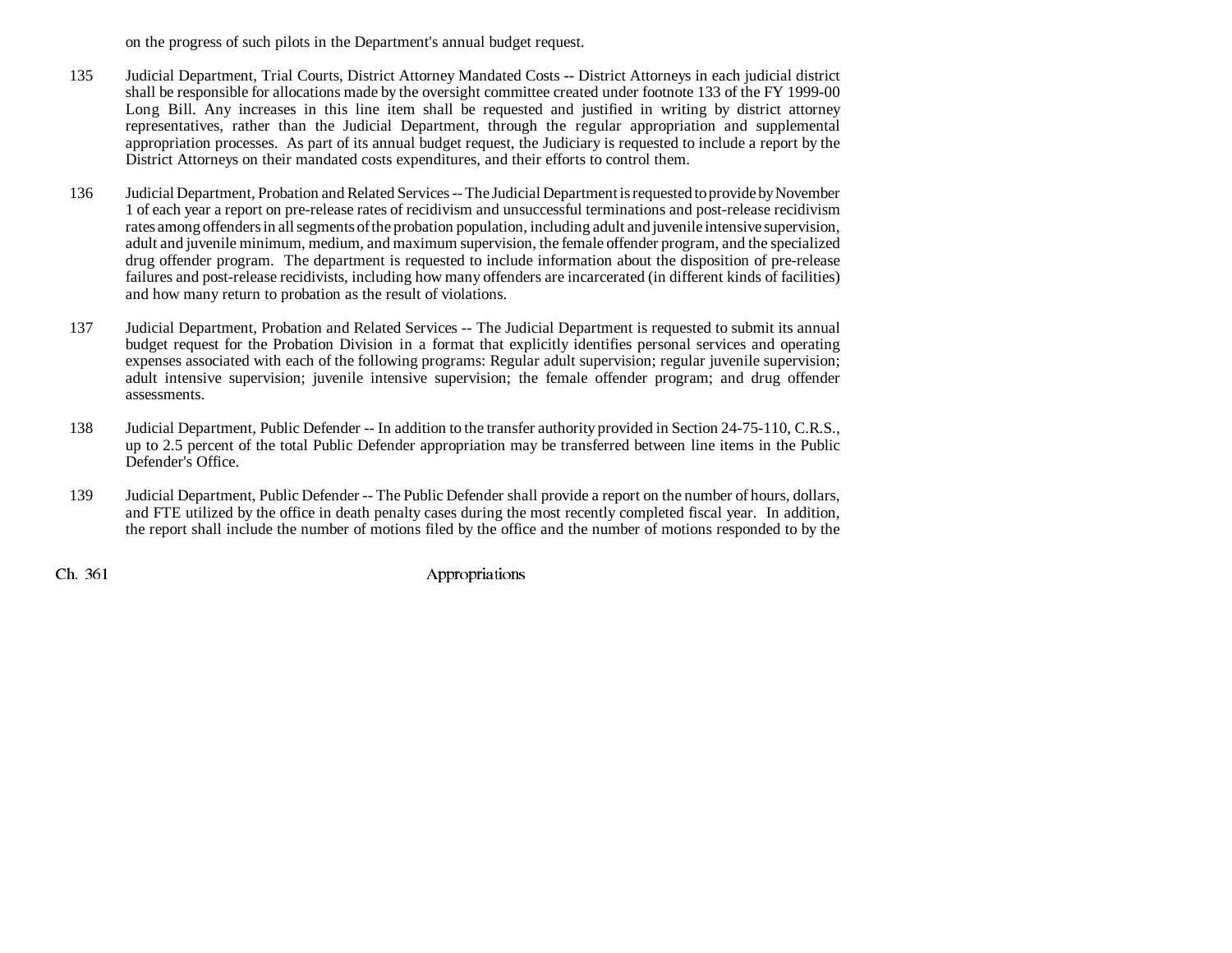| <b>ITEM <math>\&amp;</math></b><br>SUBTOTAL | TOTAL | APPROPRIATION FROM            |                               |                             |                      |                         |  |
|---------------------------------------------|-------|-------------------------------|-------------------------------|-----------------------------|----------------------|-------------------------|--|
|                                             |       | <b>GENERAL</b><br><b>FUND</b> | <b>GENERAL</b><br><b>FUND</b> | <b>CASH</b><br><b>FUNDS</b> | CASH<br><b>FUNDS</b> | FEDERAL<br><b>FUNDS</b> |  |
|                                             |       |                               | <b>EXEMPT</b>                 |                             | <b>EXEMPT</b>        |                         |  |
|                                             |       |                               |                               |                             |                      |                         |  |

office in death penalty cases during the fiscal year. This report should be submitted as part of the Public Defender's annual budget request.

- 140 Judicial Department, Public Defender, Mandated Costs -- As part of its annual budget request, the State Public Defender is requested to report on its mandated cost expenditures, and efforts to control them.
- 141 Judicial Department, Alternate Defense Counsel -- In addition to the transfer authority provided in Section 24-75-110, C.R.S., up to 1.5 percent of the total Alternate Defense Counsel appropriation may be transferred between line items in the Alternate Defense Counsel's Office.
- 142 Judicial Department, Alternate Defense Counsel -- The Alternate Defense Counsel shall provide a report to the General Assembly on the number of hours, dollars, and contract FTE utilized by the office in death penalty cases during the most recently completed fiscal year. In addition, the report shall include the number of motions filed by the office and the number of motions responded to by the office in death penalty cases during the fiscal year. This report should be submitted as part of the Alternate Defense Counsel's annual budget request.
- 143 Judicial Department, Alternate Defense Counsel, Conflict of Interest Contracts -- The Alternate Defense Counsel is requested beginning July 1, 2001, to include as part of its contracts with defense attorneys, a requirement that all bills submitted to the Alternate Defense Counsel for payment shall be submitted within one year of when the work was performed at the latest, or the fee for such work is forfeited.
- 144 Judicial Department, Alternate Defense Counsel, Conflict of Interest Contracts -- The Alternate Defense Counsel shall implement a quarterly billing system, including the requirement that all attorneys submit an end of the year bill for all work not yet billed during the current fiscal year. This system shall be phased in over a four year period with the expectation that at the end of the four year period, the ADC shall be paying for all work done in a fiscal year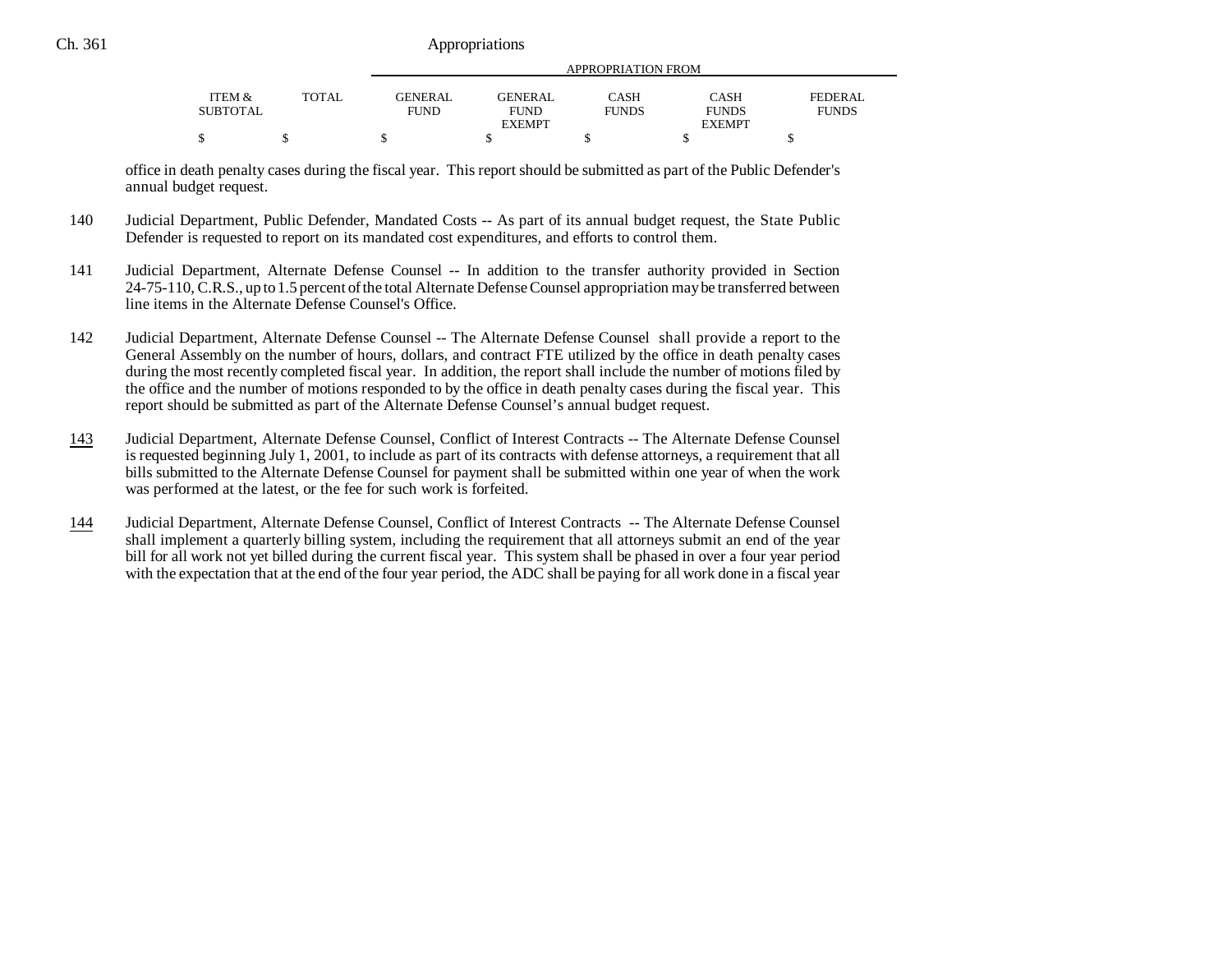with that year's appropriation. During the first year, all attorneys handling death penalty cases shall be required to submit year end bills.

- 145 Judicial Department, Alternate Defense Counsel, Mandated Costs -- As part of its annual budget request, the Alternate Defense Counsel is requested to report on its mandated cost expenditures, and its efforts to control them.
- 146 Judicial Department, Office of the Child's Representative -- In addition to the transfer authority provided in Section 24-75-110, C.R.S., up to 10 percent of the total Office of the Child's Representative's appropriation may be transferred between line items in the Office of Child's Representative during FY 2001-02 only.
- 147 Judicial Department, Office of the Child's Representative, Personal Services -- The salary of the executive director of the Office of the Child's Representative shall be \$77,300, and shall be increased by the annual increase received by an administrative law judge.
- 148 Judicial Department, Office of the Child's Representative, Court Appointed Counsel - The Office of the Child's Representative is requested beginning July 1, 2001, to include as part of its contracts with defense attorneys, a requirement that all bills submitted to the Office of the Child's Representative for payment shall be submitted within one year of when the work was performed at the latest, or the fee for such work is forfeited.
- 148aa Judicial Department, Office of the Child's Representative, Court Appointed Counsel --NOTWITHSTANDING THE BUDGETARY TRANSFER AUTHORITY GRANTED TO THE OFFICE OF THE CHILD'SREPRESENTATIVE IN FOOTNOTE 146, APPROPRIATIONS IN THIS LINE ITEM MAY BE USED ONLY TO PAY FOR COURT APPOINTED COUNSEL, AND REGARDLESS OF INTENT, MAY NOT BE TRANSFERRED TO ANY OTHER LINE ITEM.
- 149 Judicial Department, Totals -- The Judicial Department is requested to provide, by February 1 of each fiscal year, a report to the Joint Budget Committee on any proposed fee increases in any program or division funded from an appropriation to the Judicial Department.